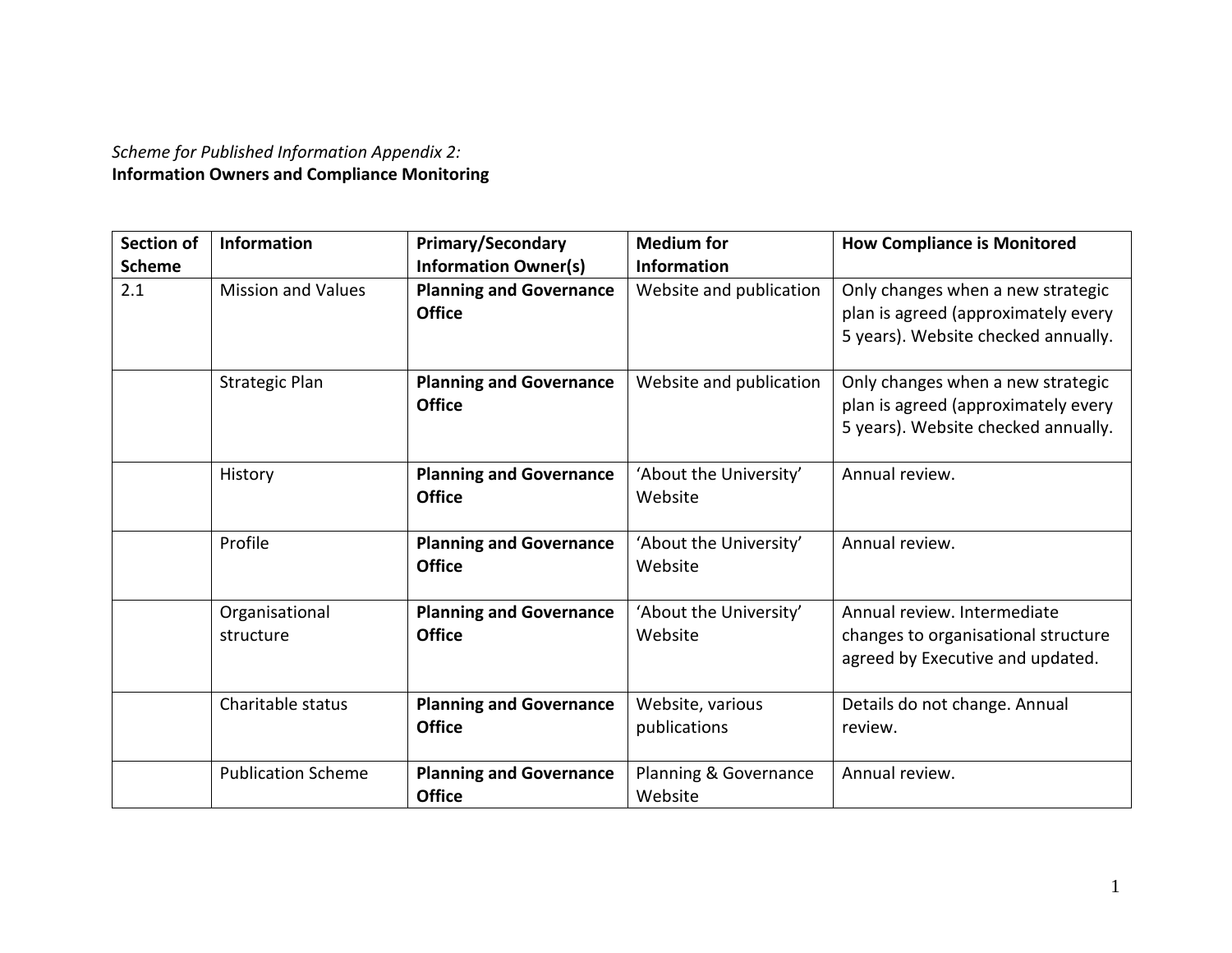| <b>Section of</b> | <b>Information</b>                       | <b>Primary/Secondary</b>                        | <b>Medium</b> for                                                                                                               | <b>How Compliance is Monitored</b>                                                                                                                                                                                                                                                                                                                                              |
|-------------------|------------------------------------------|-------------------------------------------------|---------------------------------------------------------------------------------------------------------------------------------|---------------------------------------------------------------------------------------------------------------------------------------------------------------------------------------------------------------------------------------------------------------------------------------------------------------------------------------------------------------------------------|
| <b>Scheme</b>     |                                          | <b>Information Owner(s)</b>                     | <b>Information</b>                                                                                                              |                                                                                                                                                                                                                                                                                                                                                                                 |
|                   | Welsh Language<br>Scheme                 | <b>Canolfan Bedwyr</b>                          | Canolfan Bedwyr<br>Website                                                                                                      | A bimonthly review panel chaired by<br>the PVC (Welsh Medium).<br>A published annual report submitted<br>to the Welsh Language<br>Commissioner. Responsible officer:<br>Director of Welsh Language Scheme.<br>This area is also subject to external<br>compliance monitoring exercises.                                                                                         |
|                   | Composition of the<br>student population | <b>Planning and Governance</b><br><b>Office</b> | Facts & Figures on P&G<br>Website, various<br>publications and reports<br>to Council and other<br>committees and Task<br>Groups | Data updated annually.                                                                                                                                                                                                                                                                                                                                                          |
|                   | Collaborative<br>partnerships            | <b>Academic Registry</b>                        | <b>AR Website</b>                                                                                                               | The Register of Collaborative<br>Provision will be reviewed annually<br>prior to the commencement of the<br>academic year in order to ensure<br>that it remains current and complies<br>with the expectations of the QAA in<br>terms of content. A copy of the<br>Register will be presented to Senate<br>each year as part of the Annual<br>Review of Collaborative Provision. |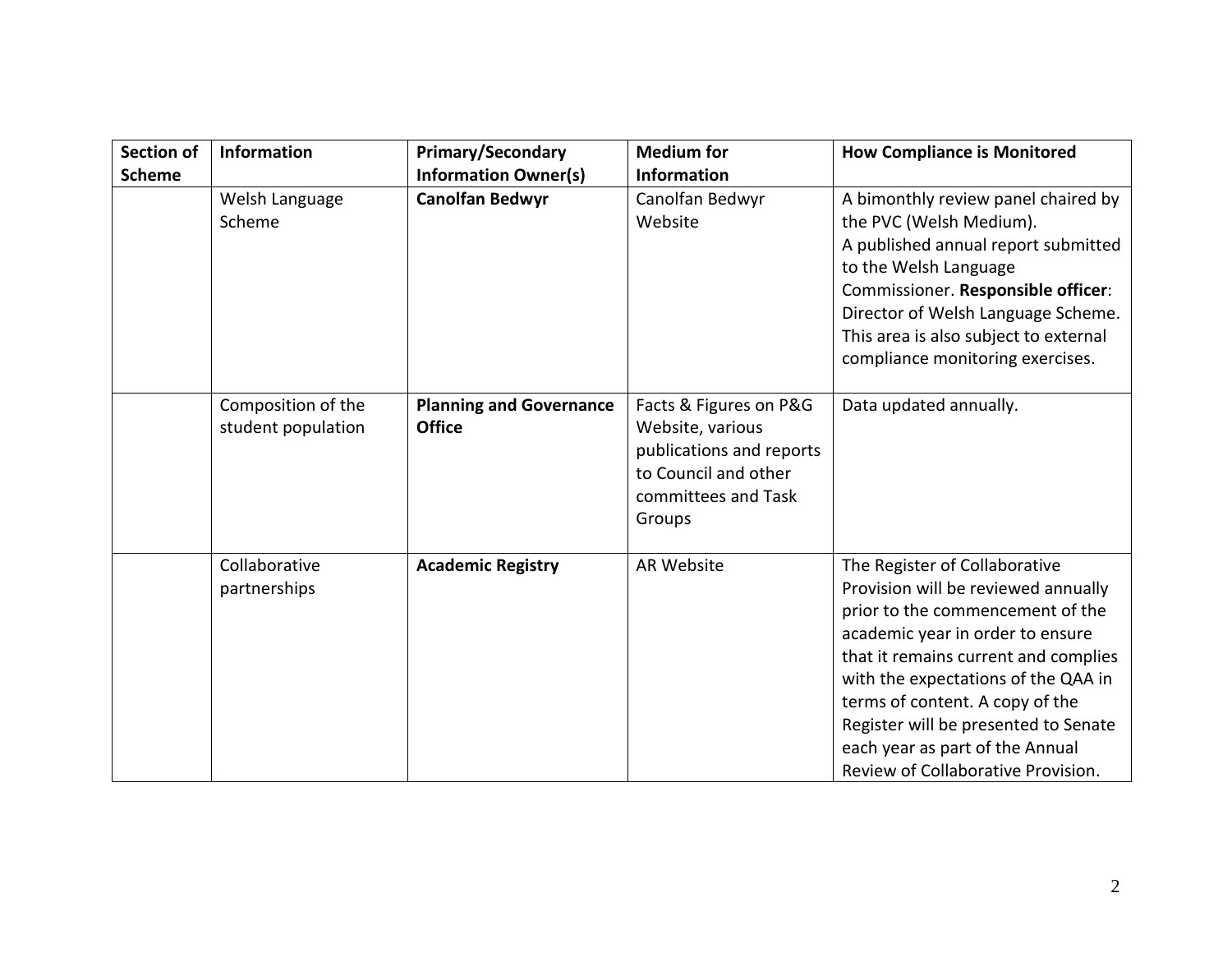| Section of<br><b>Scheme</b> | <b>Information</b>                                                                                                                    | <b>Primary/Secondary</b><br><b>Information Owner(s)</b> | <b>Medium for</b><br><b>Information</b>         | <b>How Compliance is Monitored</b>                                                                           |
|-----------------------------|---------------------------------------------------------------------------------------------------------------------------------------|---------------------------------------------------------|-------------------------------------------------|--------------------------------------------------------------------------------------------------------------|
|                             |                                                                                                                                       |                                                         |                                                 | Responsible officer: Head of Quality<br>Assurance and Validation.                                            |
|                             | Research partnerships                                                                                                                 | <b>Research and Enterprise</b><br><b>Office</b>         | REO/FRS website                                 | Annual Review by PVC Research and<br>Impact and RSTG. In-year updates as<br>required.                        |
|                             | Governance<br>arrangements                                                                                                            | <b>Planning and Governance</b><br><b>Office</b>         | Website                                         | Updated as required and reviewed<br>annually.                                                                |
|                             | <b>Annual Reports</b>                                                                                                                 | Corporate<br><b>Communications</b>                      | Publication and web link<br>to PDF version      | Content updated annually to reflect<br>University news & activities.                                         |
| 3.1                         | Application and<br>admissions policies and<br>regulations for<br>Home/EU/International<br>students for taught and<br>research courses | <b>Admissions Unit</b>                                  | AU website,<br>correspondence,<br>welcome packs |                                                                                                              |
|                             | Registration policies<br>and regulations for<br>Home/EU/International<br>students for taught and<br>research courses                  | <b>Academic Registry</b>                                | AR website                                      | Annual review before start of each<br>academic year. Responsible officer:<br>Head of Student Administration. |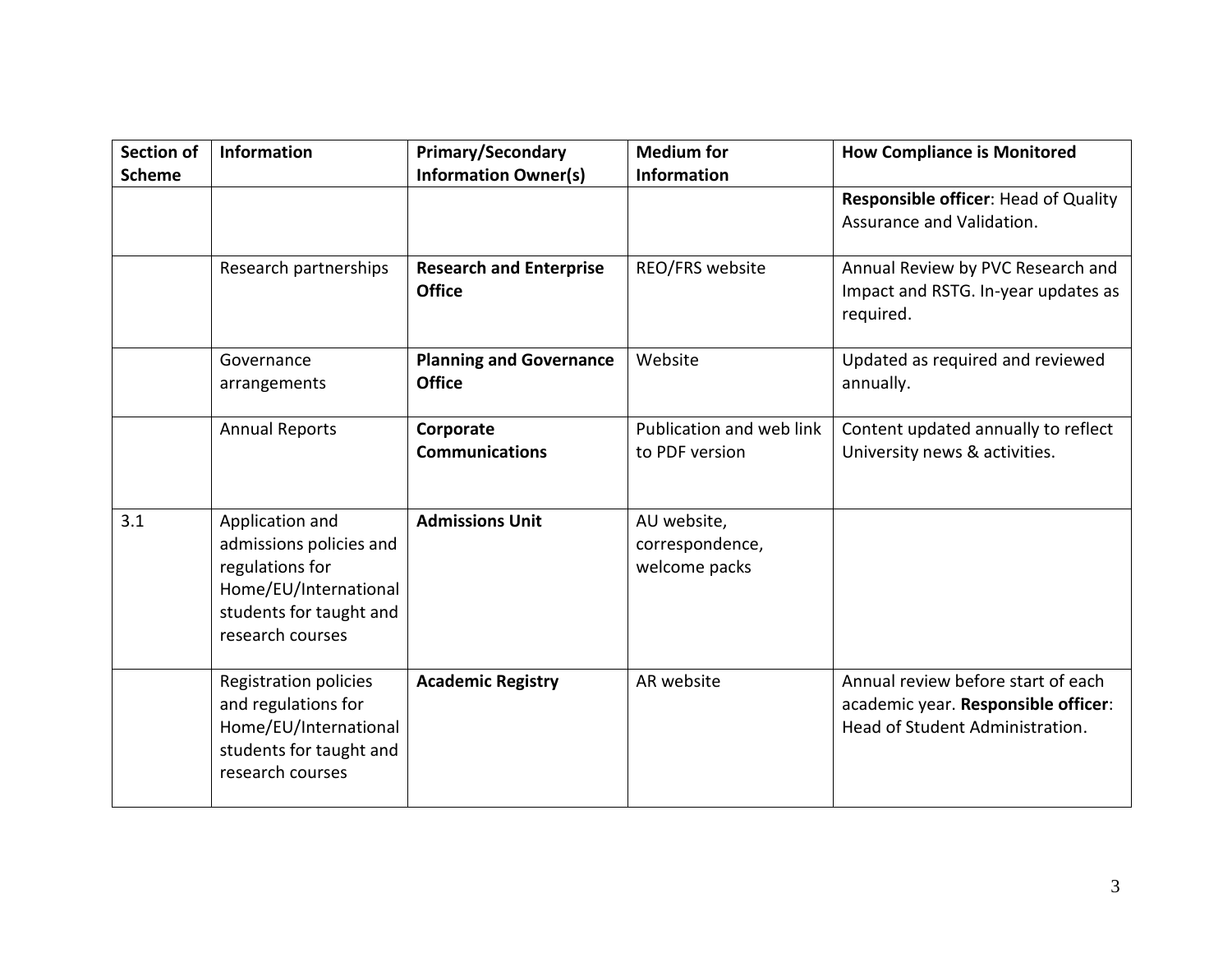| Section of    | Information                                                          | <b>Primary/Secondary</b>                                                               | <b>Medium</b> for      | <b>How Compliance is Monitored</b>                                                                                                                                                                                                                                                                                                                                                      |
|---------------|----------------------------------------------------------------------|----------------------------------------------------------------------------------------|------------------------|-----------------------------------------------------------------------------------------------------------------------------------------------------------------------------------------------------------------------------------------------------------------------------------------------------------------------------------------------------------------------------------------|
| <b>Scheme</b> |                                                                      | <b>Information Owner(s)</b>                                                            | <b>Information</b>     |                                                                                                                                                                                                                                                                                                                                                                                         |
|               | Processes for rights of<br>appeal<br>against<br>admissions decisions | <b>Admissions Unit</b>                                                                 | AR Regulations webpage | Annual review of the Admissions<br>Policy.<br>Responsible officer: Head of<br>Admissions.                                                                                                                                                                                                                                                                                               |
|               | Course entry<br>requirements                                         | <b>Academic Schools;</b><br>Corporate<br><b>Communications and</b><br><b>Marketing</b> | Websites, prospectuses | Academic Schools: Course pages,<br>brochures, leaflets and letters<br>updated in line with changes;<br>printed prospectuses updated every<br>two years (with re-prints in<br>between, which gives opportunity to<br>update information that is out-of-<br>date since first published).<br>Responsible officer: College<br>Manager.                                                      |
|               |                                                                      |                                                                                        |                        | <b>Corporate Communications and</b><br>Marketing: entry requirements<br>updated for University prospectus<br>on annual basis (UG version printed<br>March: 18 months prior to relevant<br>year of entry); updates transferred<br>to online course information (held in<br>central database March / April as<br>require. Responsible officer:<br>Director of Marketing &<br>Recruitment. |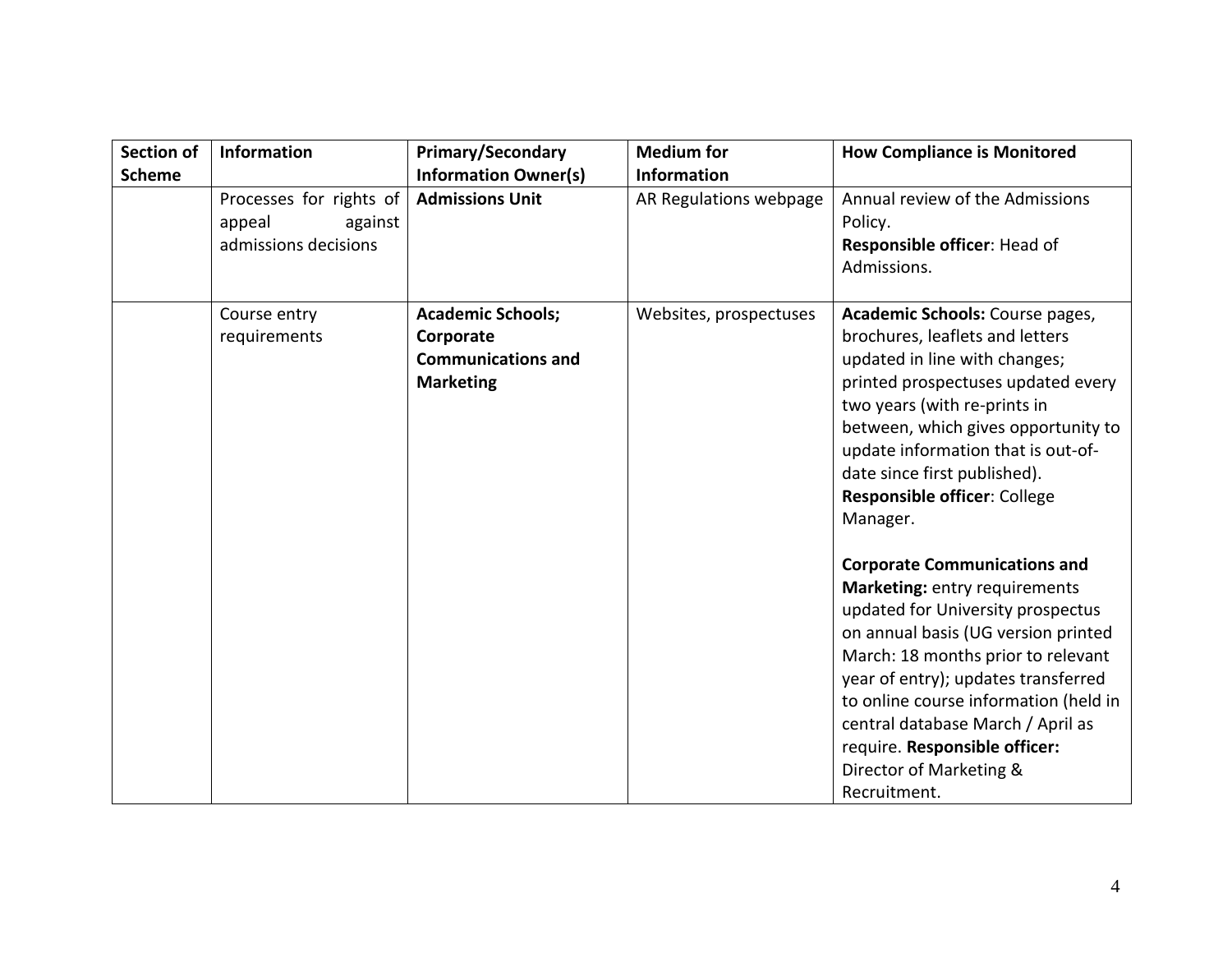| <b>Section of</b> | <b>Information</b>     | <b>Primary/Secondary</b>        | <b>Medium</b> for     | <b>How Compliance is Monitored</b>                                                                                                                                                                                                                                                                                                                              |
|-------------------|------------------------|---------------------------------|-----------------------|-----------------------------------------------------------------------------------------------------------------------------------------------------------------------------------------------------------------------------------------------------------------------------------------------------------------------------------------------------------------|
| <b>Scheme</b>     |                        | <b>Information Owner(s)</b>     | <b>Information</b>    |                                                                                                                                                                                                                                                                                                                                                                 |
|                   | English language       | <b>International Education</b>  | Website, printed      | <b>International Education Centre:</b>                                                                                                                                                                                                                                                                                                                          |
|                   | requirements for       | <b>Centre; Academic Schools</b> | material such as      | Annual review at start of                                                                                                                                                                                                                                                                                                                                       |
|                   | international students |                                 | University prospectus | recruitment cycle.                                                                                                                                                                                                                                                                                                                                              |
|                   |                        |                                 | (UG & PG)             |                                                                                                                                                                                                                                                                                                                                                                 |
|                   |                        |                                 |                       | Academic Schools: Course pages,<br>brochures, leaflets and letters<br>updated in line with changes;<br>prospectuses updated every two<br>years (with re-prints in between,<br>which gives opportunity to update<br>information that is out-of-date since<br>first published). Responsible officer:<br>College Manager.<br><b>Corporate Communications &amp;</b> |
|                   |                        |                                 |                       | <b>Marketing: University prospectus</b><br>updated on annual basis.                                                                                                                                                                                                                                                                                             |
|                   | Visa requirements for  | <b>International Education</b>  | <b>IEC Website</b>    | <b>International Education Centre:</b>                                                                                                                                                                                                                                                                                                                          |
|                   | international students | Centre; Academic                |                       | Information updated following                                                                                                                                                                                                                                                                                                                                   |
|                   |                        | <b>Registry</b>                 |                       | twice-yearly UKVI updates.                                                                                                                                                                                                                                                                                                                                      |
|                   |                        |                                 |                       |                                                                                                                                                                                                                                                                                                                                                                 |
|                   |                        |                                 |                       | Academic Registry: Information on<br>any changes to sponsorship license<br>or duties shared with members of<br>the UKVI compliance group and                                                                                                                                                                                                                    |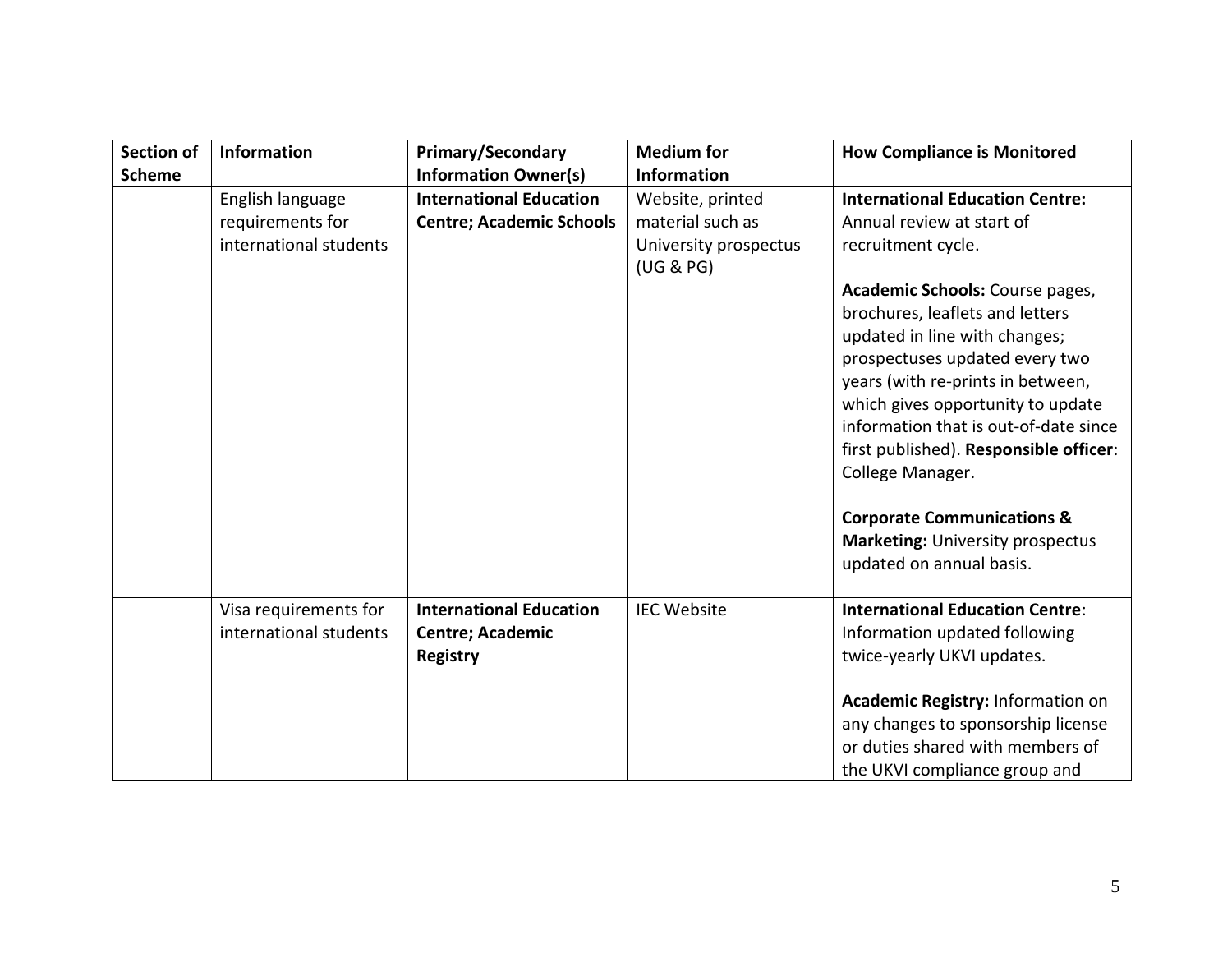| <b>Section of</b><br><b>Scheme</b> | Information                                                                           | <b>Primary/Secondary</b><br><b>Information Owner(s)</b>                                        | <b>Medium for</b><br><b>Information</b>                                         | <b>How Compliance is Monitored</b>                                                                                                                                                                                                                                                                                                                                        |
|------------------------------------|---------------------------------------------------------------------------------------|------------------------------------------------------------------------------------------------|---------------------------------------------------------------------------------|---------------------------------------------------------------------------------------------------------------------------------------------------------------------------------------------------------------------------------------------------------------------------------------------------------------------------------------------------------------------------|
|                                    |                                                                                       |                                                                                                |                                                                                 | University policies updated if<br>applicable.                                                                                                                                                                                                                                                                                                                             |
|                                    | Processes for the<br>accreditation or<br>recognition of prior<br>learning             | <b>Academic Registry;</b><br><b>Admissions Unit;</b><br><b>Academic Schools</b>                | Regulations, AR website,<br><b>Admissions Website</b>                           | <b>Academic Registry: Summer annual</b><br>review of regulations webpages.<br><b>Responsible officer: Regulations</b><br>Officer.<br><b>Admissions Unit: Part of the annual</b><br>review of the Admissions Policy<br>(references back to Reg 01).<br>Responsible officer: Head of<br>Admissions.<br><b>Academic Schools: Schools must</b><br>ensure that any information |
|                                    |                                                                                       |                                                                                                |                                                                                 | published by Schools about RPL is<br>consistent with Regulation 01.<br>Responsible officer: Director of<br>Teaching and Learning.                                                                                                                                                                                                                                         |
|                                    | Fees, bursaries,<br>scholarships and other<br>forms of financial<br>support available | <b>Academic Registry;</b><br><b>International Education</b><br><b>Centre; Academic Schools</b> | AR website and<br>admissions information;<br>IEC website and printed<br>mediums | Academic Registry: January annual<br>review and update. Responsible<br>officers: Head of Student<br>Administration (bursaries and<br>scholarships), Head of Awards and<br>Conferment (fees).                                                                                                                                                                              |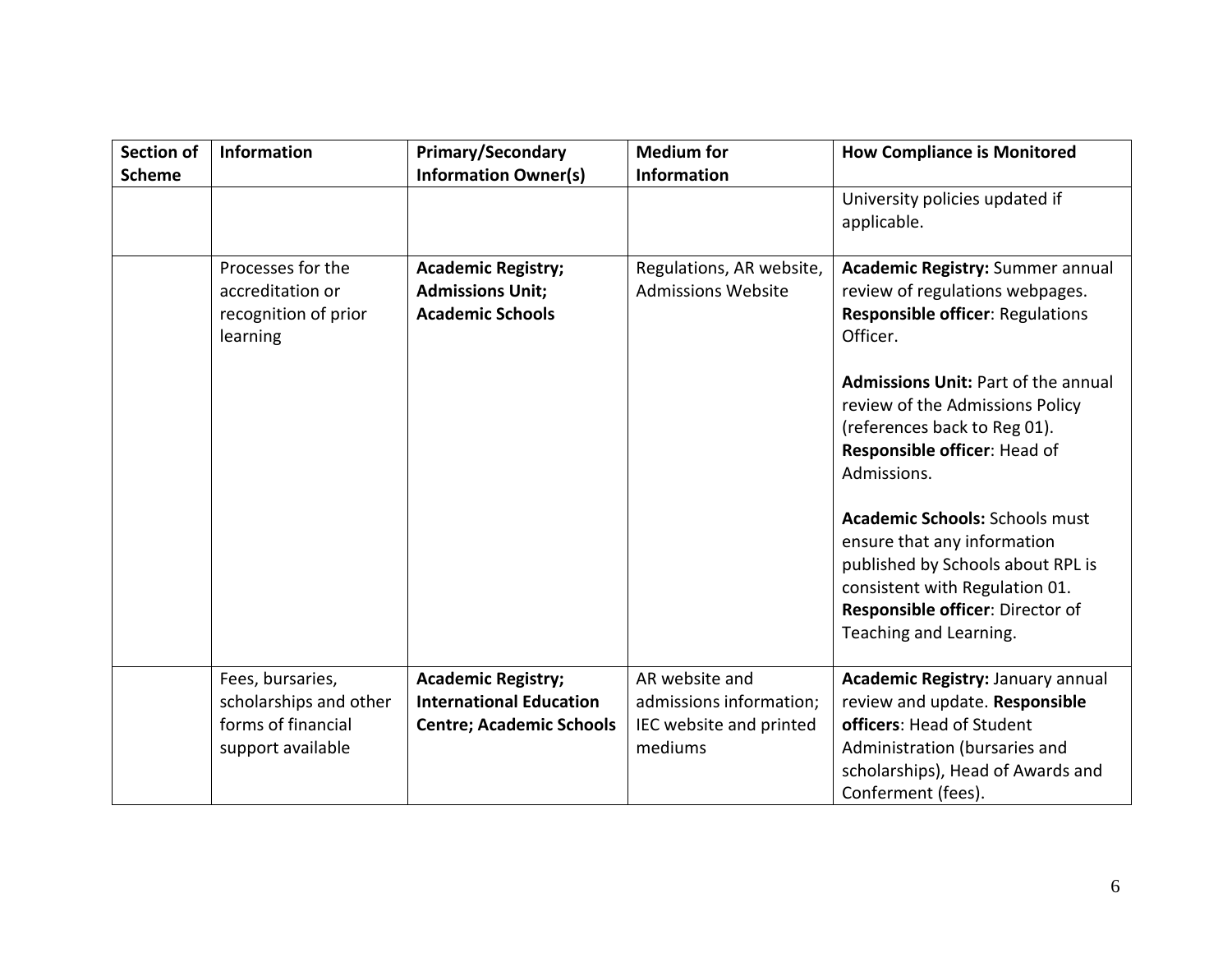| <b>Section of</b> | Information                               | <b>Primary/Secondary</b>                                     | <b>Medium for</b>                                                        | <b>How Compliance is Monitored</b>                                                                                                                                                                                                                                                                                                                                                                                                                                                          |
|-------------------|-------------------------------------------|--------------------------------------------------------------|--------------------------------------------------------------------------|---------------------------------------------------------------------------------------------------------------------------------------------------------------------------------------------------------------------------------------------------------------------------------------------------------------------------------------------------------------------------------------------------------------------------------------------------------------------------------------------|
| <b>Scheme</b>     |                                           | <b>Information Owner(s)</b>                                  | <b>Information</b>                                                       |                                                                                                                                                                                                                                                                                                                                                                                                                                                                                             |
|                   |                                           | Corporate<br><b>Communications &amp;</b><br><b>Marketing</b> | Website - Student<br>Finance pages, external<br>guides / online profiles | <b>International Education Centre:</b><br>Annual update at start of<br>recruitment year following Executive<br>approval of international tuition fees<br>and scholarship schedule.<br>Academic Schools: maintaining and<br>updating School websites.<br><b>Corporate Communications &amp;</b><br>Marketing - websites & online<br>profiles reviewed and updated on a<br>quarterly basis in line with<br>recruitment cycle.<br>Responsible Officer Director of<br>Marketing and Recruitment. |
|                   | Information about any<br>additional costs | <b>Academic Schools;</b><br><b>Academic Registry</b>         | AR and School websites,<br>prospectuses                                  | Academic Schools: Course pages,<br>brochures, leaflets and letters and<br>online profiles updated. Schools<br>must ensure that prospective<br>students are made aware of any<br>additional costs they will incur by<br>studying any programme.<br>Responsible officers: Director of<br>Teaching and Learning/College<br>Manager.                                                                                                                                                            |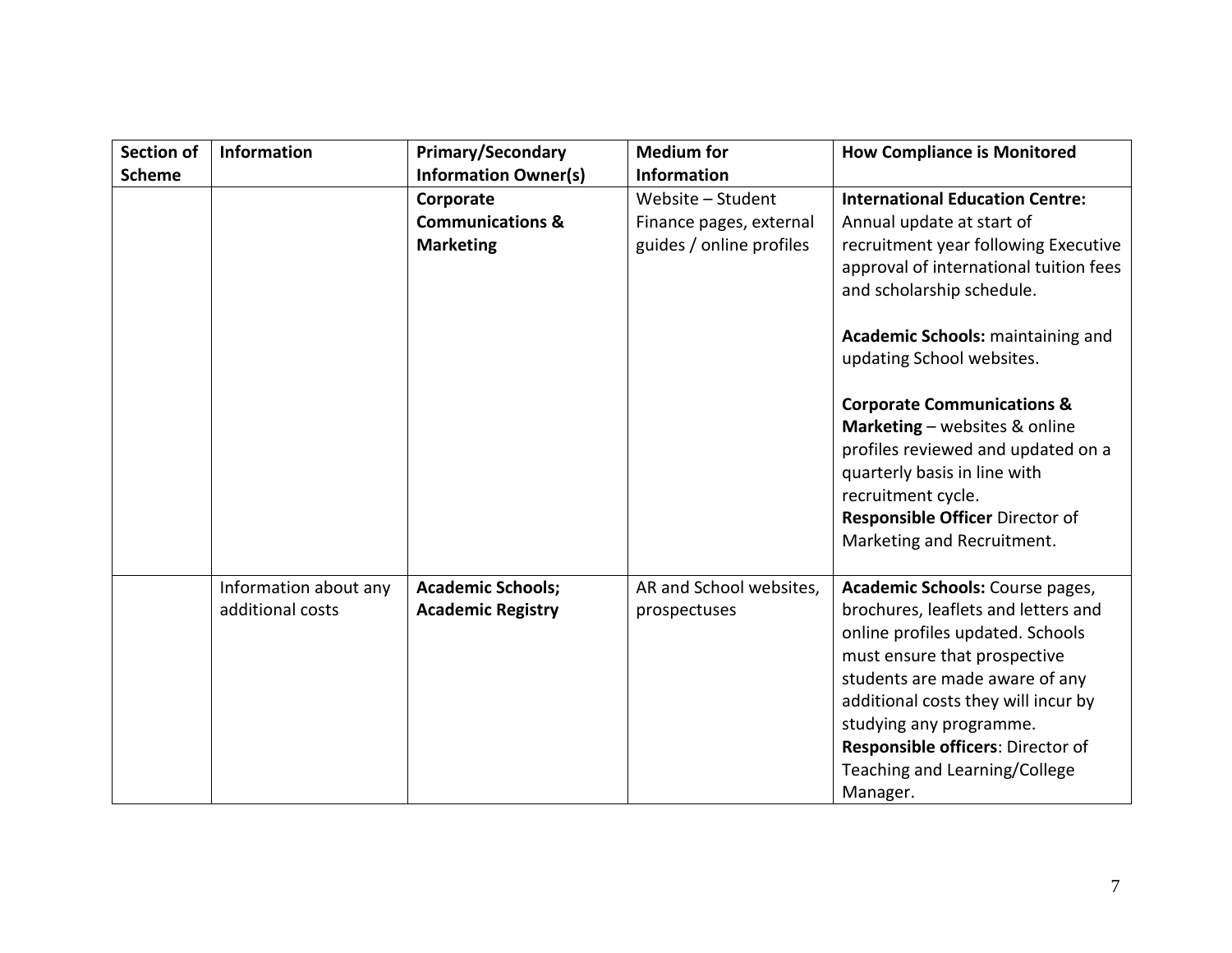| <b>Section of</b><br><b>Scheme</b> | Information                                                                          | <b>Primary/Secondary</b><br><b>Information Owner(s)</b>    | <b>Medium for</b><br><b>Information</b>                                                                                                                        | <b>How Compliance is Monitored</b>                                                                                                                                                                                                                                                                                                                                                                 |
|------------------------------------|--------------------------------------------------------------------------------------|------------------------------------------------------------|----------------------------------------------------------------------------------------------------------------------------------------------------------------|----------------------------------------------------------------------------------------------------------------------------------------------------------------------------------------------------------------------------------------------------------------------------------------------------------------------------------------------------------------------------------------------------|
|                                    |                                                                                      |                                                            |                                                                                                                                                                | <b>Academic Registry: September</b><br>annual fee schedule approval<br>process. Responsible officer: Head<br>of Awards and Conferment.<br><b>Corporate Communications &amp;</b><br>Marketing: Annual Review.                                                                                                                                                                                       |
|                                    | Information about<br>living in the locality                                          | Corporate<br><b>Communications and</b><br><b>Marketing</b> | University website,<br>prospectus, CRM<br>communications, online<br>profiles                                                                                   | <b>Corporate Communications &amp;</b><br>Marketing: Review and update<br>annually in line with recruitment<br>cycle & deadlines. Responsible<br><b>Officer:</b> Director of Marketing and<br>Recruitment.                                                                                                                                                                                          |
|                                    | Details of Open Days to<br>enable prospective<br>students to visit the<br>University | Corporate<br><b>Communications and</b><br><b>Marketing</b> | University website,<br>prospectus, CRM<br>communications<br>Websites, CRM<br>communications, online<br>profiles, prospectuses<br>(general information<br>only) | <b>Corporate Communications &amp;</b><br>Marketing: information is updated<br>in line with annual recruitment<br>cycle. Responsible officer - Director<br>of Marketing and Recruitment.<br><b>Academic Schools: Information</b><br>updated as dates are confirmed;<br>historic dates automatically<br>removed from the centrally-<br>controlled webpages. Responsible<br>officer: College Manager. |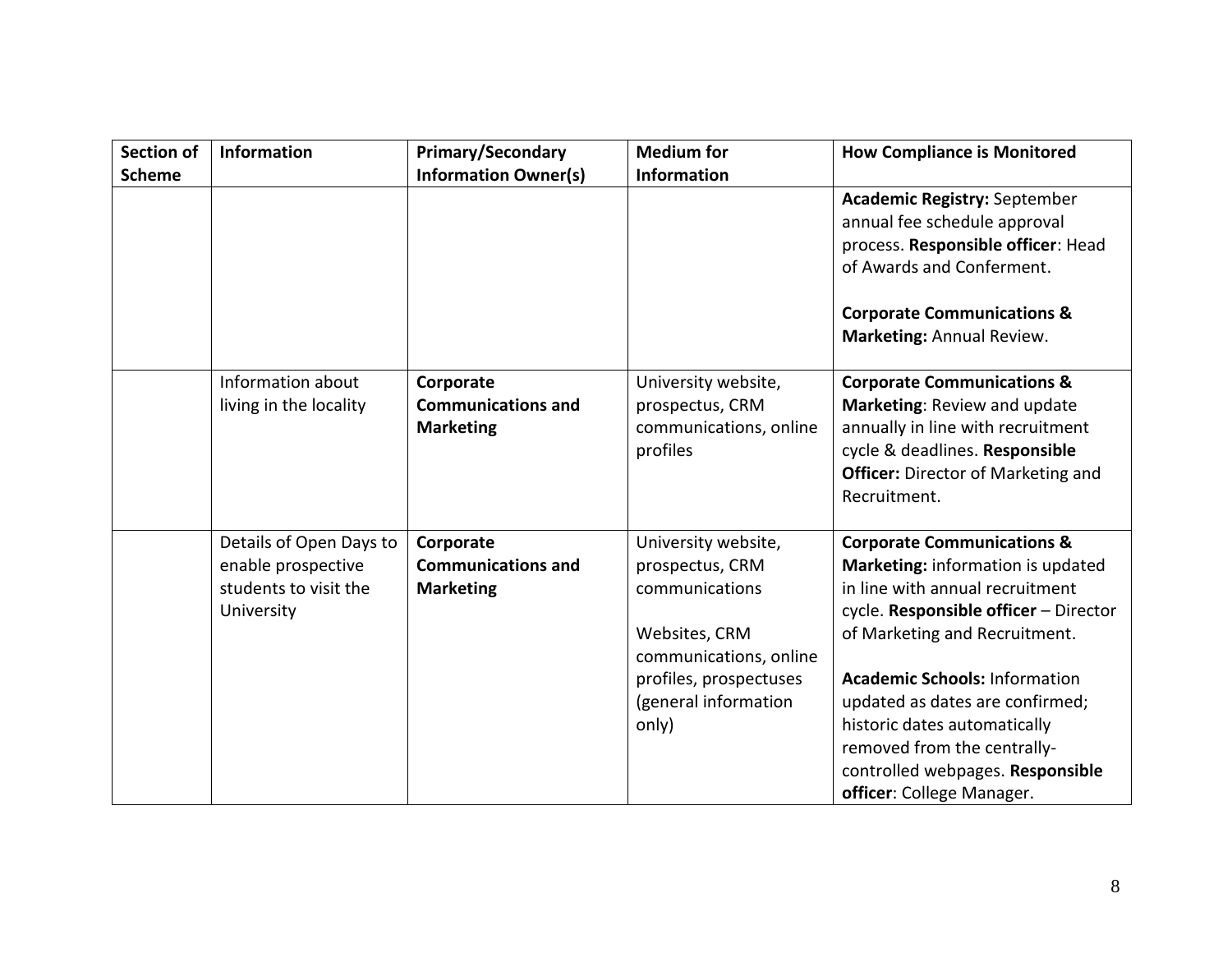| <b>Section of</b> | <b>Information</b>                                                             | <b>Primary/Secondary</b>                                                                                          | <b>Medium for</b>                                                                                                             | <b>How Compliance is Monitored</b>                                                                                                                                                                                                                                                                                                                   |
|-------------------|--------------------------------------------------------------------------------|-------------------------------------------------------------------------------------------------------------------|-------------------------------------------------------------------------------------------------------------------------------|------------------------------------------------------------------------------------------------------------------------------------------------------------------------------------------------------------------------------------------------------------------------------------------------------------------------------------------------------|
| <b>Scheme</b>     |                                                                                | <b>Information Owner(s)</b>                                                                                       | <b>Information</b>                                                                                                            |                                                                                                                                                                                                                                                                                                                                                      |
| 3.2               | Profiles of academic<br>staff, including<br>teaching and research<br>expertise | <b>Academic Schools</b>                                                                                           | School websites                                                                                                               | Academic staff responsible for<br>submitting updates - profiles<br>amended accordingly. Academic<br>staff are required to review their<br>profiles on at least an annual basis<br>and to inform the College Marketing<br>Officer of any changes that are<br>required. Responsible officer: all<br>academic staff/College Manager.                    |
|                   | Academic specialisms                                                           | <b>Academic Schools</b>                                                                                           | School websites,<br>prospectuses, social<br>media, CRM<br>communications                                                      | <b>Schools and College Marketing</b><br>Officers to review relevant<br>information on an annual basis.<br>Responsible officer: Head of<br>School/College Manager.                                                                                                                                                                                    |
|                   | National/international<br>standing, including NSS<br>and REF rankings          | <b>Academic Schools;</b><br>Corporate<br><b>Communications and</b><br><b>Marketing; Engagement</b><br><b>Unit</b> | Websites, prospectuses,<br>flyers, adverts, press<br>releases, social media,<br>CRM communications,<br>Open Day presentations | <b>Academic Schools:</b><br>Rankings/statistics 'factsheet' kept<br>by Marketing and updated in line<br>with new rankings; webpages<br>updated accordingly. Responsible<br>officer: College Manager.<br><b>Corporate Communications &amp;</b><br><b>Marketing: Corporate</b><br><b>Communications and Marketing</b><br>page with university rankings |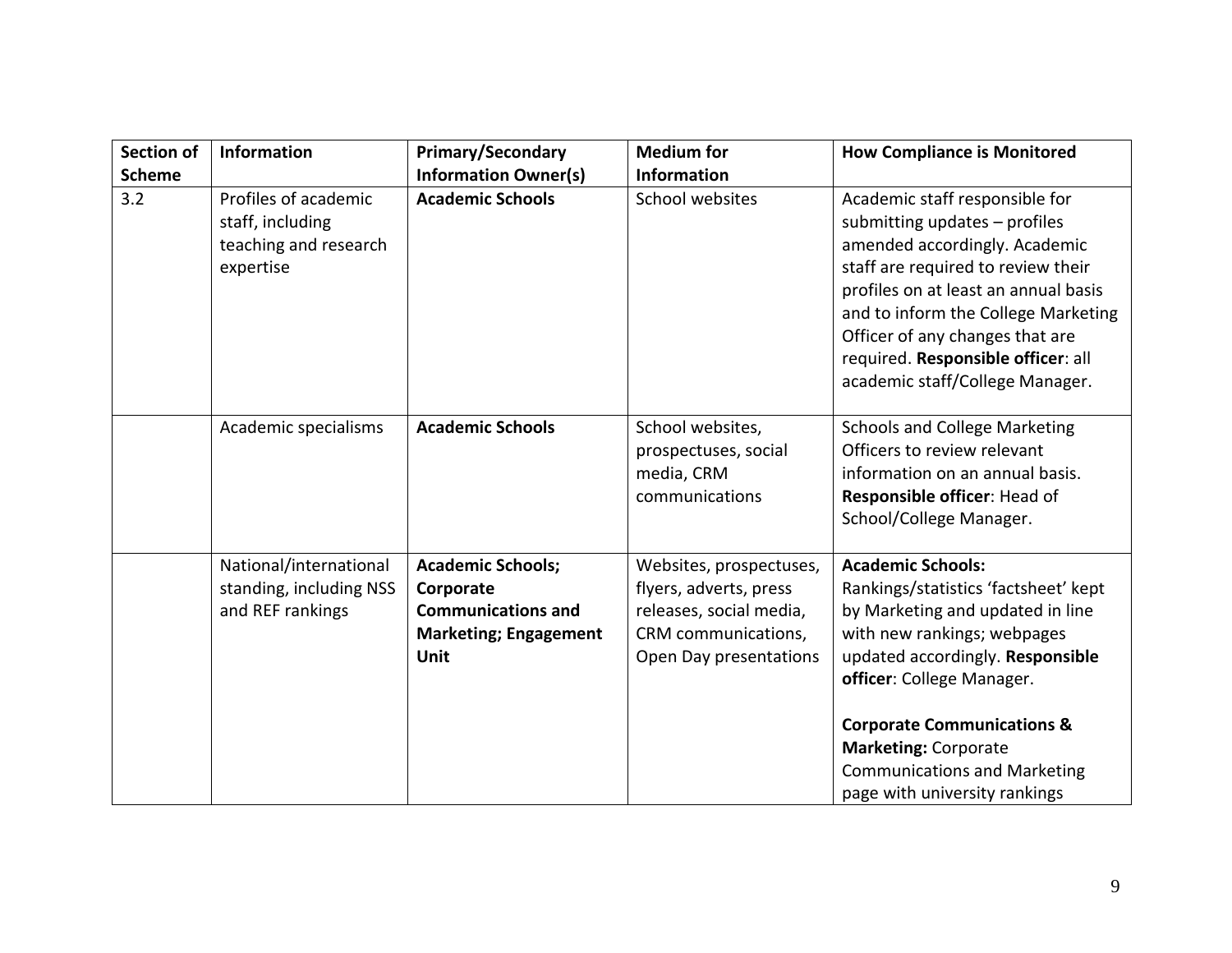| <b>Section of</b> | Information                                                                                                                       | <b>Primary/Secondary</b>                                            | <b>Medium for</b>                                                              | <b>How Compliance is Monitored</b>                                                                                                                                                                                                                                 |
|-------------------|-----------------------------------------------------------------------------------------------------------------------------------|---------------------------------------------------------------------|--------------------------------------------------------------------------------|--------------------------------------------------------------------------------------------------------------------------------------------------------------------------------------------------------------------------------------------------------------------|
| <b>Scheme</b>     |                                                                                                                                   | <b>Information Owner(s)</b>                                         | <b>Information</b>                                                             |                                                                                                                                                                                                                                                                    |
|                   |                                                                                                                                   |                                                                     |                                                                                | (including league table / awards<br>information) updated upon<br>publication of rankings & used as<br>basis for updating various media.<br>Responsible officer: Director of<br>Marketing and Recruitment.                                                          |
|                   | Specialist equipment or<br>other resources<br>available to support<br>teaching and research                                       | <b>Academic Schools</b>                                             | School websites,<br>prospectuses                                               | <b>Schools and College Marketing</b><br>Officers to review relevant<br>information on an annual basis.<br>Responsible officer: Head of<br>School/College Manager.                                                                                                  |
|                   | Links with industry,<br>business and the<br>professions, including<br>professional, statutory<br>and regulatory bodies<br>(PSRBs) | <b>Academic Schools;</b><br><b>Academic Registry</b>                | AR and School websites                                                         | <b>Academic Schools: Summer annual</b><br>review of School webpages.<br>Responsible officer: Director of<br>Teaching and Learning.<br><b>Academic Registry: Summer annual</b><br>review of QA webpages.<br>Responsible officer: Head of Student<br>Administration. |
|                   | Employability of<br>graduates                                                                                                     | <b>Planning &amp; Governance</b><br><b>Office; Academic Schools</b> | Websites, prospectuses,<br><b>CRM</b> communications<br>Open Day presentations | Updates annually in line with latest<br>DLHE data. Responsible officer:<br>College Manager.                                                                                                                                                                        |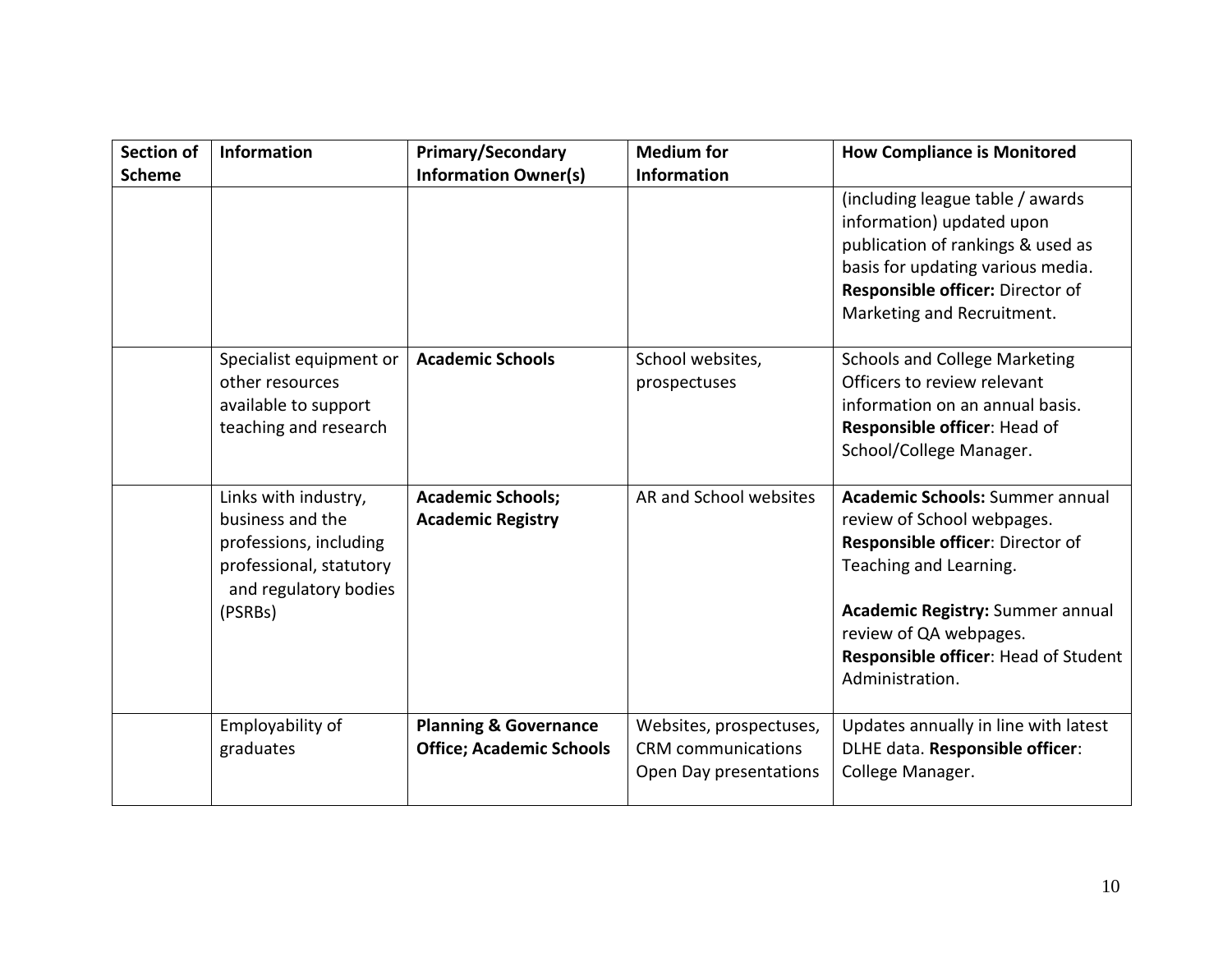| <b>Section of</b> | Information                                                           | <b>Primary/Secondary</b>                                     | <b>Medium for</b>                                                        | <b>How Compliance is Monitored</b>                                                                                                                                                                                                                                                                          |
|-------------------|-----------------------------------------------------------------------|--------------------------------------------------------------|--------------------------------------------------------------------------|-------------------------------------------------------------------------------------------------------------------------------------------------------------------------------------------------------------------------------------------------------------------------------------------------------------|
| <b>Scheme</b>     |                                                                       | <b>Information Owner(s)</b>                                  | <b>Information</b>                                                       |                                                                                                                                                                                                                                                                                                             |
| 3.3               | Programme content<br>and structure                                    | <b>Academic Schools</b>                                      | Websites, prospectuses,<br>online prospectuses<br>Open Day presentations | Crosscheck that all course<br>information matches with validated<br>documentation, webpages updated<br>accordingly, information in School<br>prospectuses kept minimal to avoid<br>printed information becoming<br>outdated. Responsible officers:<br>Director of Teaching and<br>Learning/College Manager. |
|                   | The circumstances in<br>which the content and<br>structure may change | Corporate<br><b>Communications &amp;</b><br><b>Marketing</b> | Websites, prospectuses                                                   | Disclaimers published on course<br>pages and in prospectuses to advise<br>that all course information is subject<br>to change. Responsible officer:<br>College Manager.                                                                                                                                     |
|                   | Modes of study (for<br>example, part time or<br>distance learning)    | <b>Academic Schools</b>                                      | Websites                                                                 | Updated in line with any changes to<br>the course paperwork. Responsible<br>officer: College Manager.                                                                                                                                                                                                       |
|                   | Length of the<br>programme                                            | <b>Academic Schools</b>                                      | Websites                                                                 | Updated in line with any changes to<br>the course paperwork. Responsible<br>officer: College Manager.                                                                                                                                                                                                       |
|                   | Entry requirements                                                    | <b>Academic Schools</b>                                      | University prospectuses,<br>Websites                                     | <b>Corporate Communications &amp;</b><br>Marketing: entry requirements<br>updated for University prospectus<br>on annual basis.                                                                                                                                                                             |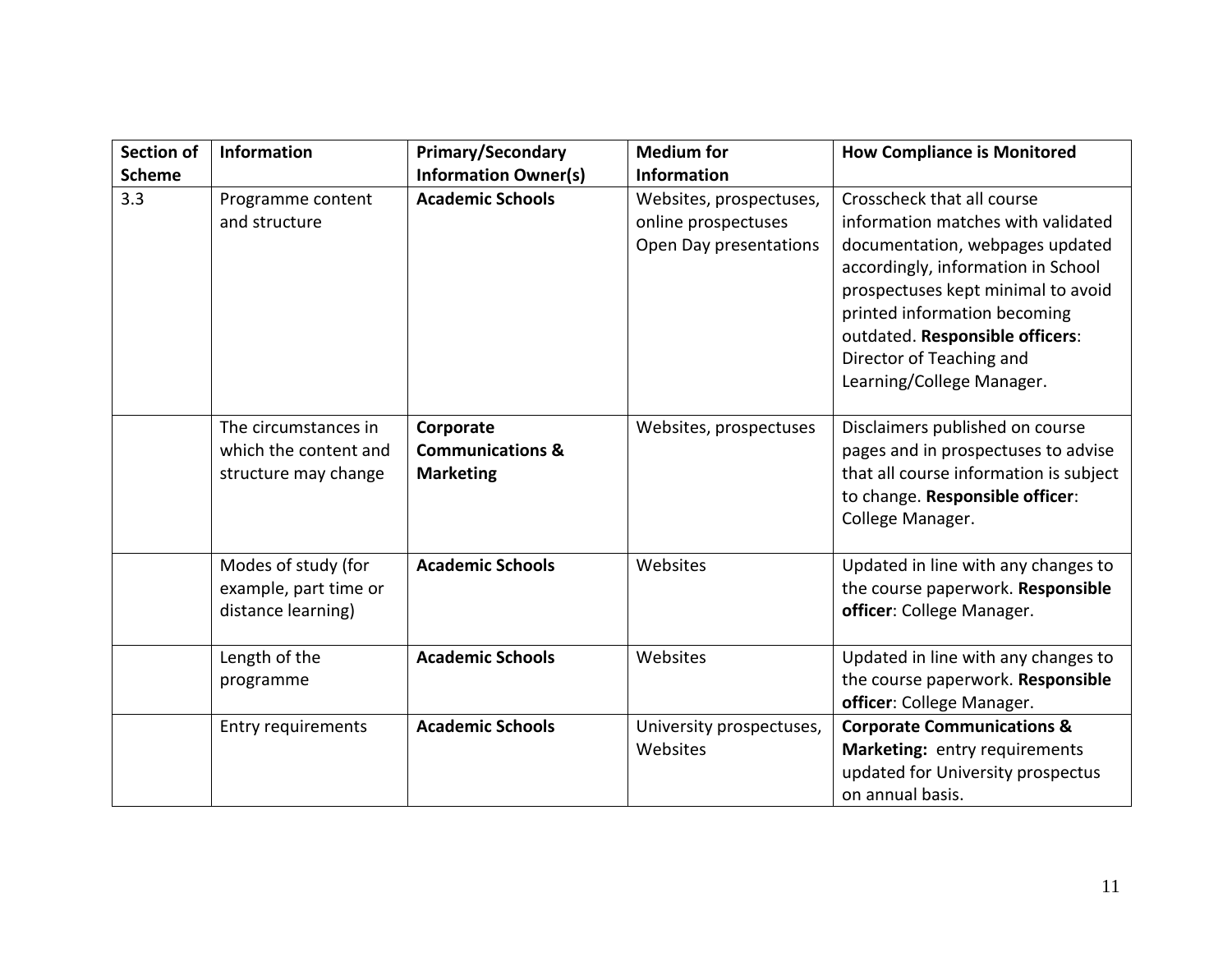| <b>Section of</b><br><b>Scheme</b> | <b>Information</b>                           | <b>Primary/Secondary</b><br><b>Information Owner(s)</b>                                  | <b>Medium</b> for<br><b>Information</b>                                                                                       | <b>How Compliance is Monitored</b>                                                                                                                                                                            |
|------------------------------------|----------------------------------------------|------------------------------------------------------------------------------------------|-------------------------------------------------------------------------------------------------------------------------------|---------------------------------------------------------------------------------------------------------------------------------------------------------------------------------------------------------------|
|                                    |                                              |                                                                                          |                                                                                                                               | Academic Schools: Updated in line<br>with any changes. Responsible<br>officer: College Manager.                                                                                                               |
|                                    | Teaching methods,<br>including contact hours | <b>Academic Schools</b>                                                                  | Gazette                                                                                                                       | School Director of Teaching and<br>Learning to review accuracy on an<br>annual basis. Responsible officer:<br>Director of Teaching and Learning.                                                              |
|                                    | Assessment methods                           | <b>Academic Schools</b>                                                                  | Gazette                                                                                                                       | School Director of Teaching and<br>Learning to review accuracy on an<br>annual basis. Responsible officer:<br>Director of Teaching and Learning.                                                              |
|                                    | Professional<br>accreditations               | <b>Academic Schools</b>                                                                  | Websites, prospectuses,<br>flyers, adverts, press<br>releases, social media,<br>CRM communications,<br>Open Day presentations | Prospectuses updates every 2 years<br>(with re-prints in between, which<br>gives opportunity to update<br>information that is out-of-date since<br>first published). Responsible officer:<br>College Manager. |
|                                    | Career and<br>employability<br>prospects     | <b>Academic Schools;</b><br>Corporate<br><b>Communications &amp;</b><br><b>Marketing</b> | Websites, prospectuses,<br>flyers, adverts, press<br>releases, social media,<br><b>CRM</b> communications                     | <b>Academic Schools: Prospectuses</b><br>updates every 2 years (with re-prints<br>in between, which gives opportunity<br>to update information that is out-of-<br>date since first published).                |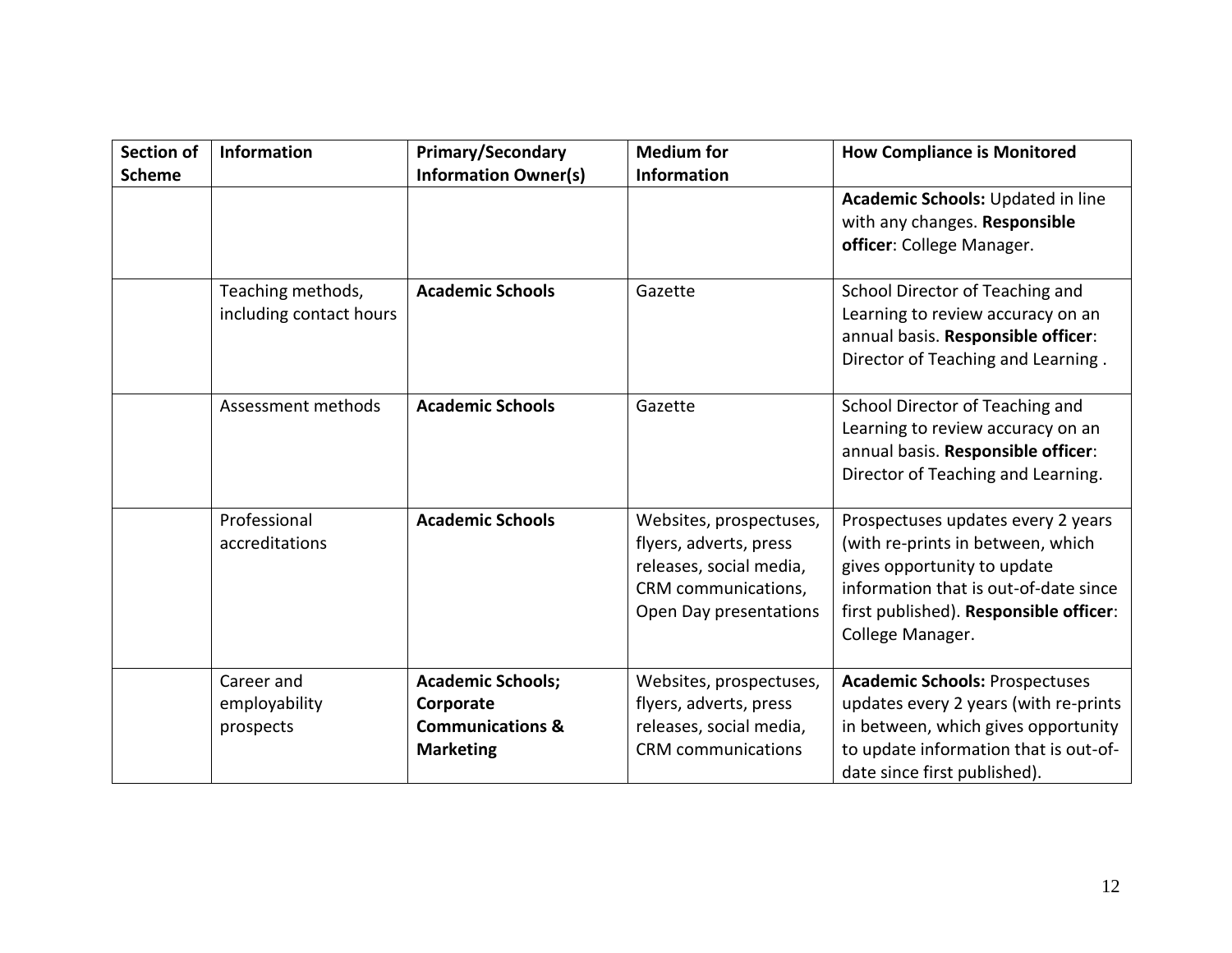| Section of<br><b>Scheme</b> | <b>Information</b>                                                        | <b>Primary/Secondary</b><br><b>Information Owner(s)</b>                                | <b>Medium for</b><br><b>Information</b>           | <b>How Compliance is Monitored</b>                                                                                                                                                                                                                                   |
|-----------------------------|---------------------------------------------------------------------------|----------------------------------------------------------------------------------------|---------------------------------------------------|----------------------------------------------------------------------------------------------------------------------------------------------------------------------------------------------------------------------------------------------------------------------|
|                             |                                                                           |                                                                                        |                                                   | Responsible officer: College<br>Manager.                                                                                                                                                                                                                             |
|                             |                                                                           |                                                                                        |                                                   | <b>Corporate Communications &amp;</b><br>Marketing: updated for University<br>prospectus on annual basis; any<br>updates transferred to online course<br>information as required.                                                                                    |
|                             | Location of study                                                         | <b>Academic Schools;</b><br>Corporate<br><b>Communications and</b><br><b>Marketing</b> | Websites, prospectuses                            | <b>Corporate Communications &amp;</b><br><b>Marketing: updated for University</b><br>prospectus on annual basis; any<br>updates transferred to online course<br>information as required.<br><b>Academic Schools: Responsible</b><br><b>Officer:</b> College Manager. |
|                             | Additional costs,<br>including specialist<br>equipment and field<br>trips | <b>Academic Schools</b>                                                                | Websites, prospectuses,<br>Open Day presentations | <b>Academic Schools</b> must ensure that<br>prospective students are made<br>aware of any additional costs they<br>will incur by studying any<br>programme. Responsible officer:<br>College Manager.                                                                 |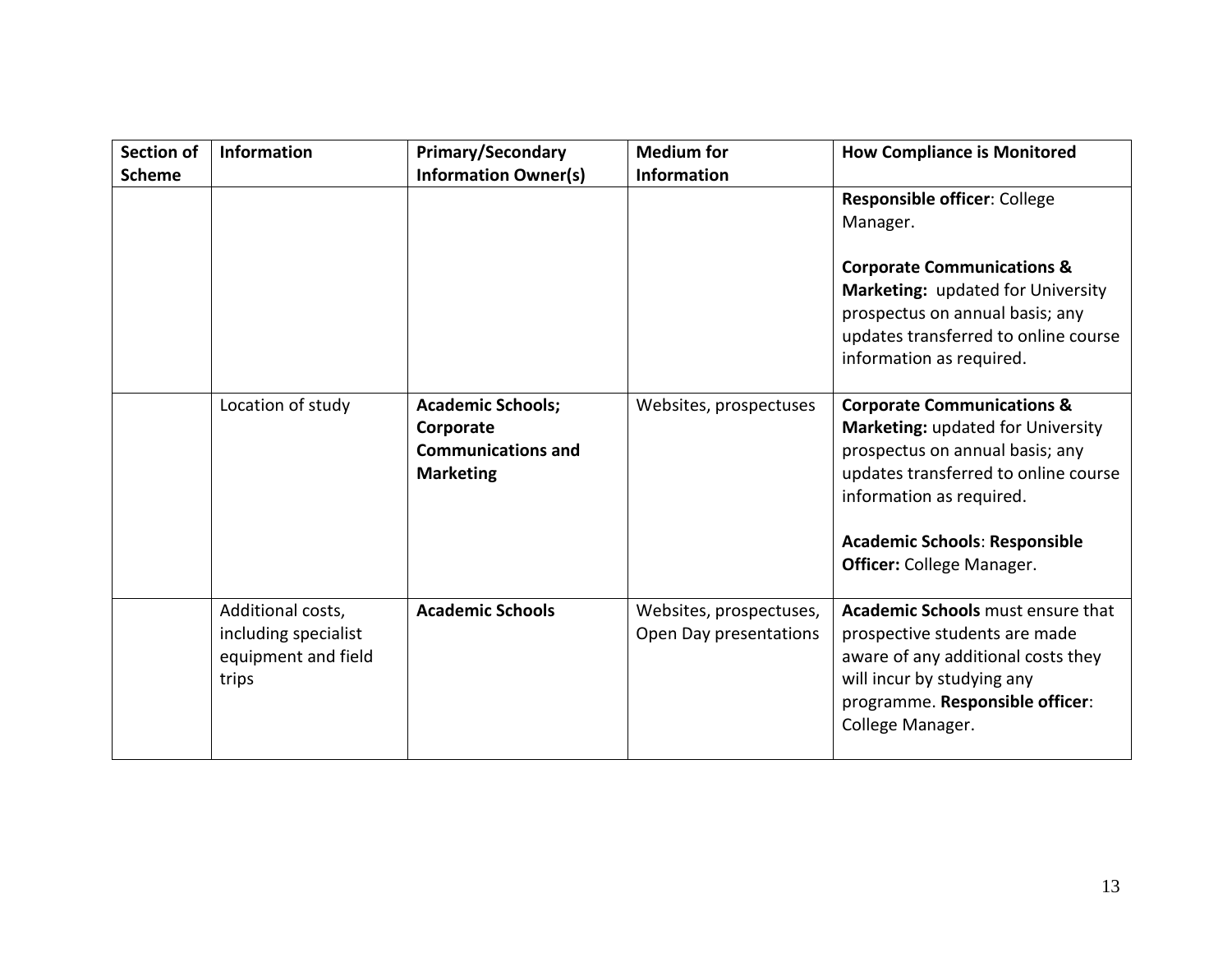| <b>Section of</b><br><b>Scheme</b> | <b>Information</b>                                                                                                                | <b>Primary/Secondary</b><br><b>Information Owner(s)</b>                     | <b>Medium</b> for<br><b>Information</b>                                  | <b>How Compliance is Monitored</b>                                                      |
|------------------------------------|-----------------------------------------------------------------------------------------------------------------------------------|-----------------------------------------------------------------------------|--------------------------------------------------------------------------|-----------------------------------------------------------------------------------------|
|                                    | Links with industry,<br>business and the<br>professions, including<br>professional, statutory<br>and regulatory bodies<br>(PSRBs) | <b>Academic Schools</b>                                                     | Websites, prospectuses                                                   | Summer annual review of School<br>webpages. Responsible officer:<br>College Manager.    |
|                                    | Opportunities to study<br>through the medium of<br>Welsh                                                                          | <b>Academic Schools</b>                                                     | Websites, prospectuses,<br>CRM communications,<br>Open Day presentations | Responsible officer: College<br>Manager.                                                |
|                                    | Opportunities to<br>undertake placements                                                                                          | <b>Academic Schools</b>                                                     | Websites, prospectuses,<br>Open Day presentations                        | School Employability Officer.<br>Responsible officer: College<br>Manager.               |
|                                    | Opportunities to study<br>abroad                                                                                                  | <b>Academic Schools;</b><br><b>International Education</b><br><b>Centre</b> | Websites, prospectuses,<br>Open Day presentations                        | Head of International Exchanges.<br><b>Responsible officer: College</b><br>Manager.     |
|                                    | The award to be<br>received on successful<br>completion of the<br>programme                                                       | <b>Academic Schools</b>                                                     | Websites, prospectuses                                                   | Updated in line with any programme<br>changes. Responsible officer:<br>College Manager. |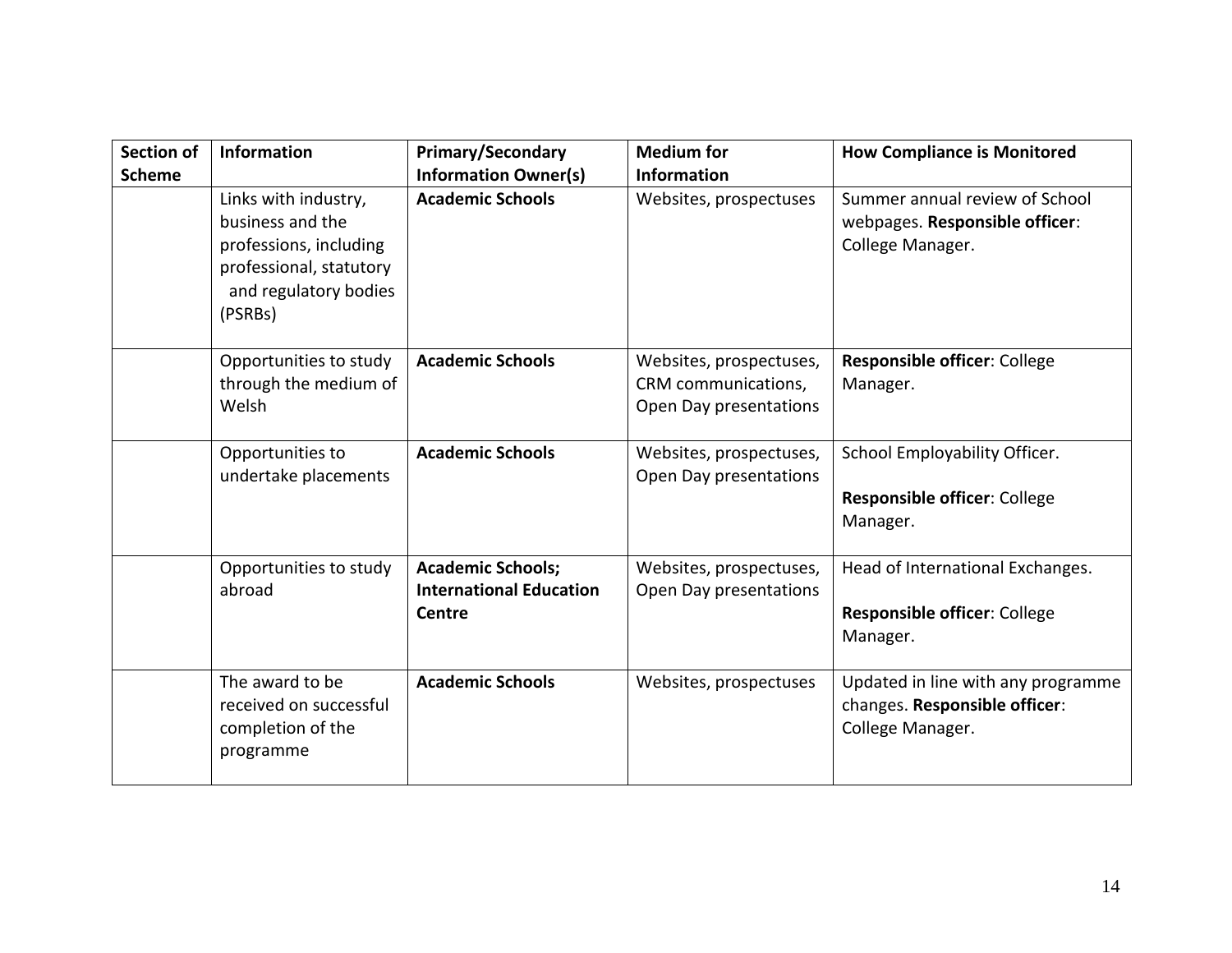| <b>Section of</b><br><b>Scheme</b> | <b>Information</b>                                                                      | <b>Primary/Secondary</b><br><b>Information Owner(s)</b> | <b>Medium</b> for<br><b>Information</b>                                            | <b>How Compliance is Monitored</b>                                                                                                                                                                                                                                                                                                                                                        |
|------------------------------------|-----------------------------------------------------------------------------------------|---------------------------------------------------------|------------------------------------------------------------------------------------|-------------------------------------------------------------------------------------------------------------------------------------------------------------------------------------------------------------------------------------------------------------------------------------------------------------------------------------------------------------------------------------------|
|                                    | KIS data                                                                                | <b>Planning and Governance</b><br><b>Office</b>         | Website through HESA<br>widget.                                                    | Annual submission of date to HESA<br>subject to validation and quality<br>checks.                                                                                                                                                                                                                                                                                                         |
| 3.4                                | The research<br>environment in<br><b>University Schools</b>                             | <b>Academic Schools</b>                                 | Websites, prospectuses                                                             | Responsible officers: Director of<br>Graduate Studies/College Manager.                                                                                                                                                                                                                                                                                                                    |
|                                    | Supervisory<br>arrangements for<br>research students                                    | <b>Academic Schools</b>                                 | Websites, prospectuses,<br>correspondence with<br>prospective research<br>students | Responsible officers: Director of<br>Graduate Studies/College Manager.                                                                                                                                                                                                                                                                                                                    |
|                                    | Procedures for<br>monitoring and<br>requirements for<br>research student<br>progression | <b>Academic Registry;</b><br><b>Academic Schools</b>    | Regulations, AR and<br>School websites, Online<br>Handbook                         | Academic Registry: Summer annual<br>review of regulations webpages.<br><b>Responsible officer: Regulations</b><br>Officer.<br>Summer annual review of centrally<br>controlled Online Handbook pages<br>so as to ensure consistency with<br>Regulation 01. Responsible officer:<br>Head of Student Administration.<br><b>Academic Schools: Schools must</b><br>ensure that School pages in |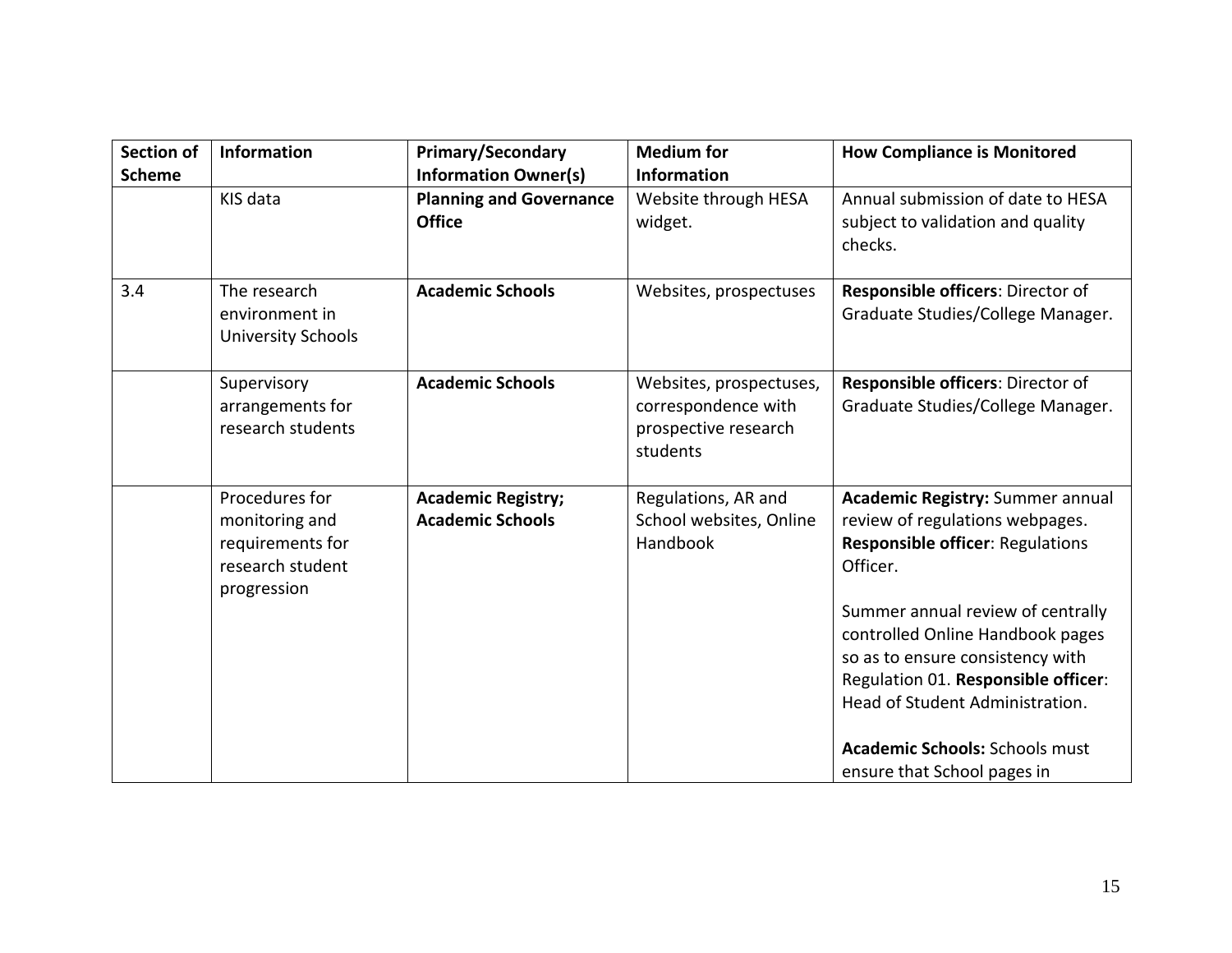| <b>Section of</b> | Information             | <b>Primary/Secondary</b>         | <b>Medium for</b>       | <b>How Compliance is Monitored</b>   |
|-------------------|-------------------------|----------------------------------|-------------------------|--------------------------------------|
| <b>Scheme</b>     |                         | <b>Information Owner(s)</b>      | <b>Information</b>      |                                      |
|                   |                         |                                  |                         | handbooks and web-based material     |
|                   |                         |                                  |                         | are consistent with Regulation 01.   |
|                   |                         |                                  |                         |                                      |
|                   | Pastoral support for    | <b>Academic Schools</b>          | Websites, prospectuses, | Responsible officers: Director of    |
|                   | research students       |                                  | flyers, CRM             | Graduate Studies/College Manager.    |
|                   |                         |                                  | communications, Open    |                                      |
|                   |                         |                                  | Day presentations       |                                      |
|                   | Opportunities for       | <b>Academic Schools</b>          | Website,                | Responsible officers: Director of    |
|                   | research students to    |                                  | Correspondence with     | Graduate Studies/College Manager.    |
|                   | participate in teaching |                                  | prospective research    |                                      |
|                   |                         |                                  | students                |                                      |
|                   |                         |                                  |                         |                                      |
| 3.5               | Student support and     | <b>Student Services</b>          | Website (including      | Prospectus is reviewed annually in   |
|                   | pastoral care services  |                                  | MyBangor), service      | accordance with Marketing            |
|                   |                         |                                  | leaflets, prospectus,   | deadlines. Websites, student         |
|                   |                         |                                  | student handbook        | handbook and service leaflets        |
|                   |                         |                                  |                         | monitored throughout the year to     |
|                   |                         |                                  |                         | ensure accuracy. Director of Student |
|                   |                         |                                  |                         | Experience oversees annual review    |
|                   |                         |                                  |                         | of all information by relevant Head  |
|                   |                         |                                  |                         | of Service prior to the start of the |
|                   |                         |                                  |                         | academic year.                       |
|                   |                         |                                  |                         |                                      |
|                   | Careers and             | <b>Careers and Employability</b> | Website (including      | Prospectus is reviewed annually in   |
|                   | employability           | <b>Services</b>                  | MyBangor), Careers      | accordance with Marketing            |
|                   |                         |                                  | CRM, service leaflets,  | deadlines. Websites, Careers CRM,    |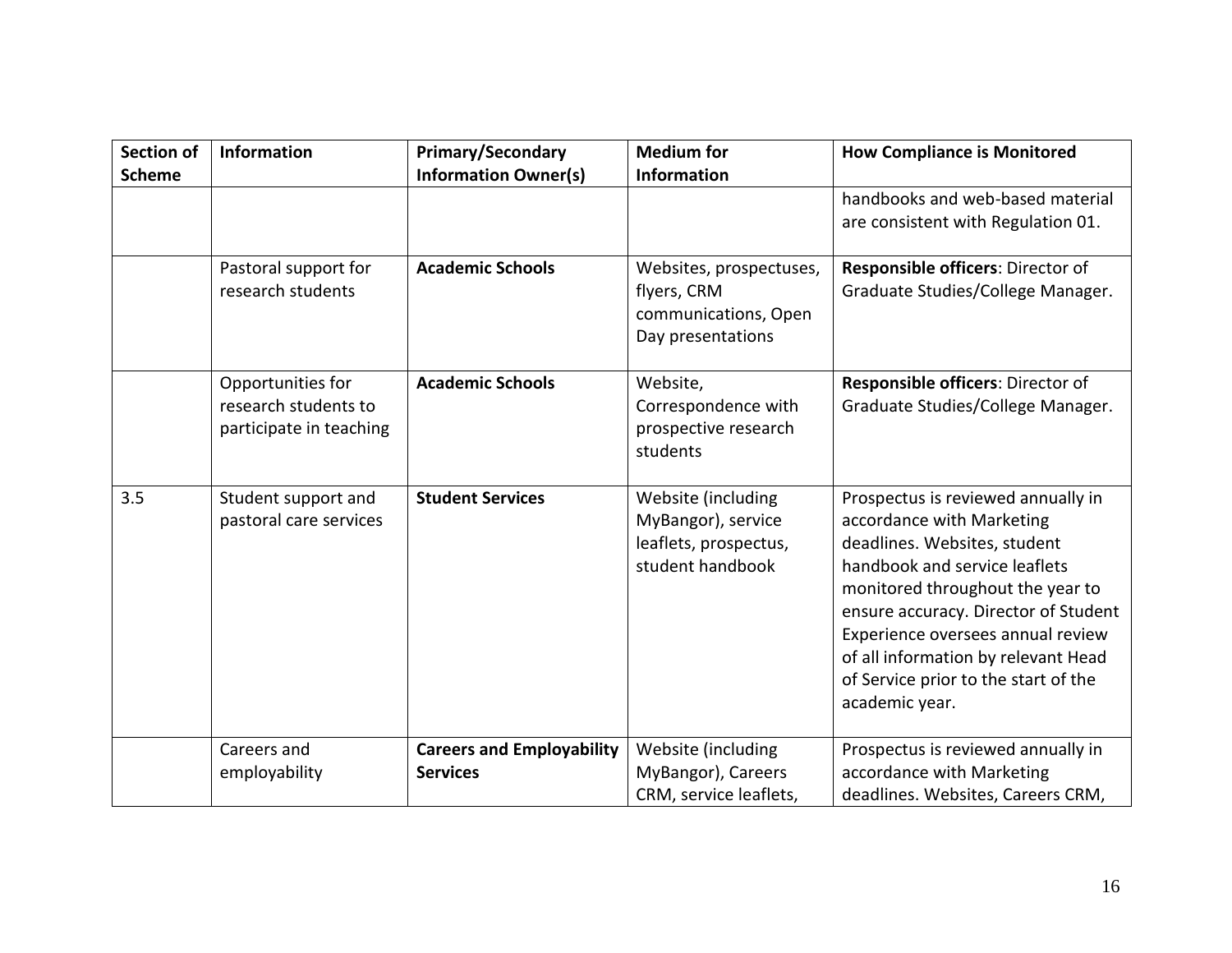| <b>Section of</b> | <b>Information</b>                | <b>Primary/Secondary</b>                                    | <b>Medium</b> for                                 | <b>How Compliance is Monitored</b>                                                                                                                                                                                                             |
|-------------------|-----------------------------------|-------------------------------------------------------------|---------------------------------------------------|------------------------------------------------------------------------------------------------------------------------------------------------------------------------------------------------------------------------------------------------|
| <b>Scheme</b>     |                                   | <b>Information Owner(s)</b>                                 | <b>Information</b>                                |                                                                                                                                                                                                                                                |
|                   |                                   |                                                             | prospectus, student<br>handbook                   | student handbook and service<br>leaflets monitored throughout the<br>year to ensure accuracy. Director of<br>Student Experience oversees annual<br>review of all information by Head of<br>Careers prior to the start of the<br>academic year. |
|                   | Library and learning<br>resources | <b>Library and Archives</b><br><b>Services; IT Services</b> | Website                                           | <b>Library &amp; Archives Services:</b><br>Ongoing review as necessary.<br>IT Services: Ongoing review as<br>necessary.                                                                                                                        |
|                   | Facilities for learning           | <b>Academic Schools</b>                                     | Websites, prospectuses,<br>Open Day presentations | Responsible officers: Director of<br>Teaching and Learning/College<br>Manager                                                                                                                                                                  |
|                   | Student<br>accommodation          | <b>Halls of Residence;</b><br><b>Student Services</b>       | Website                                           | Halls: Annual Review.                                                                                                                                                                                                                          |
|                   | Social and leisure<br>facilities  | <b>Sports; Students' Union</b>                              | Website                                           | Annual Review.                                                                                                                                                                                                                                 |
|                   | Students' Union                   | <b>Students' Union</b>                                      | Website                                           | Annual Review.                                                                                                                                                                                                                                 |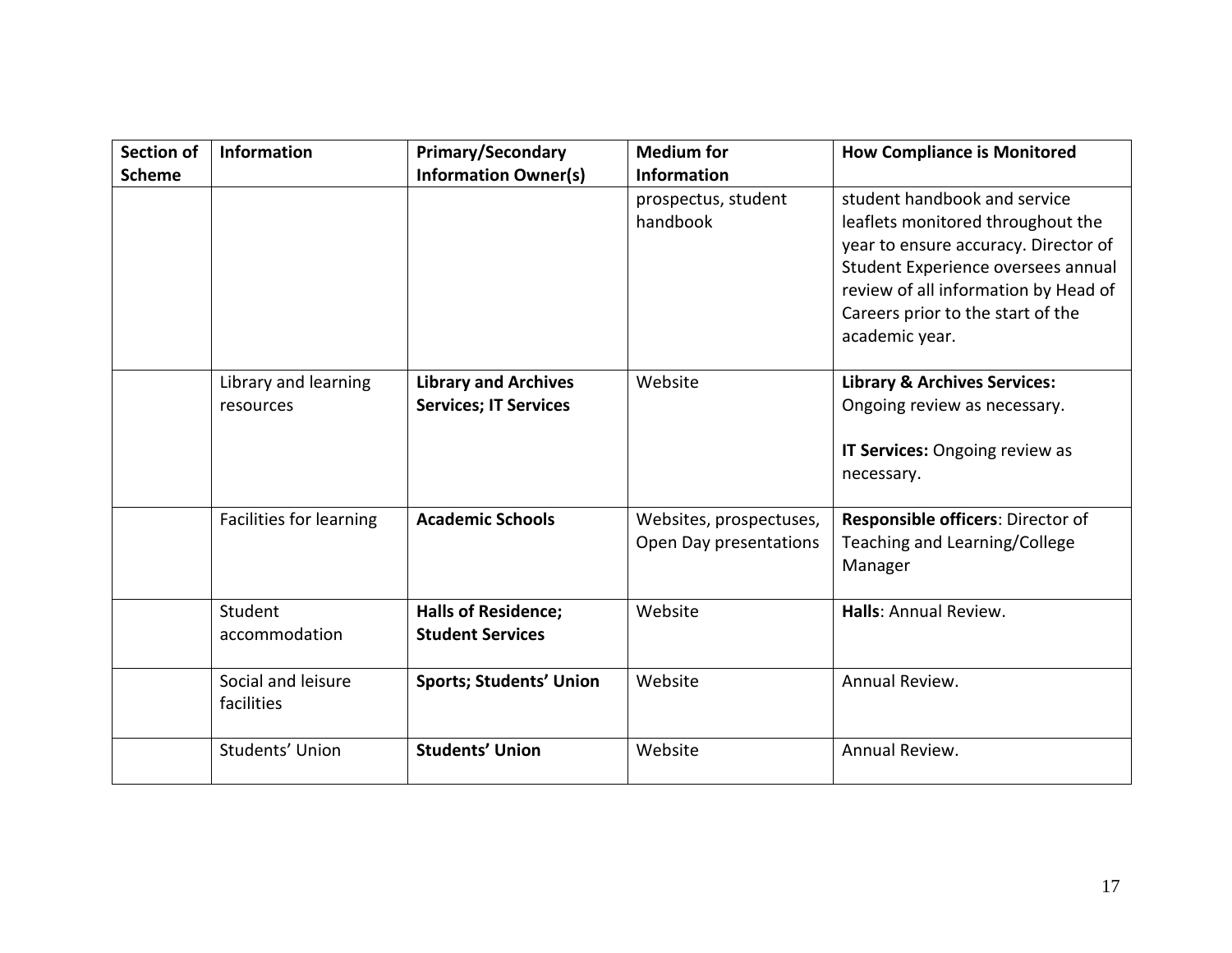| <b>Section of</b> | Information                                                | <b>Primary/Secondary</b>                             | <b>Medium for</b>                                                                     | <b>How Compliance is Monitored</b>                                                                                                                                                                                                                                                                                                                |
|-------------------|------------------------------------------------------------|------------------------------------------------------|---------------------------------------------------------------------------------------|---------------------------------------------------------------------------------------------------------------------------------------------------------------------------------------------------------------------------------------------------------------------------------------------------------------------------------------------------|
| <b>Scheme</b>     |                                                            | <b>Information Owner(s)</b>                          | <b>Information</b>                                                                    |                                                                                                                                                                                                                                                                                                                                                   |
|                   | The Peer Guide system                                      | <b>Student Services;</b><br><b>Academic Schools</b>  | Website (including<br>MyBangor), service<br>leaflets, prospectus,<br>student handbook | Prospectus is reviewed annually in<br>accordance with Marketing<br>deadlines. Websites, student<br>handbook and service leaflets<br>monitored throughout the year to<br>ensure accuracy. Director of Student<br>Experience oversees annual review<br>of all information by Head of<br>Student Support prior to the start of<br>the academic year. |
|                   | Equality and diversity                                     | <b>Student Services</b>                              | Website, including<br>policies disseminated<br>through website                        | Annual review by Director of<br>Student Experience prior to the start<br>of the academic year.                                                                                                                                                                                                                                                    |
| 4.1.1             | Dates of semesters,<br>teaching and<br>examination periods | <b>Academic Registry</b>                             | AR website                                                                            | Summer annual review of AR<br>webpages. Responsible officer:<br>Head of Awards and Conferment.                                                                                                                                                                                                                                                    |
|                   | Registration<br>requirements and<br>procedures             | <b>Academic Registry</b>                             | AR website,<br>correspondence and<br><b>Welcome Packs</b>                             | Summer annual review and update<br>before start of each academic year.                                                                                                                                                                                                                                                                            |
|                   | How to change<br>module/degree<br>programme                | <b>Academic Registry;</b><br><b>Academic Schools</b> | Regulations, AR website,<br><b>Online Handbook</b>                                    | <b>Academic Registry: Summer annual</b><br>review of regulations webpages.<br><b>Responsible officer: Regulations</b><br>Officer.                                                                                                                                                                                                                 |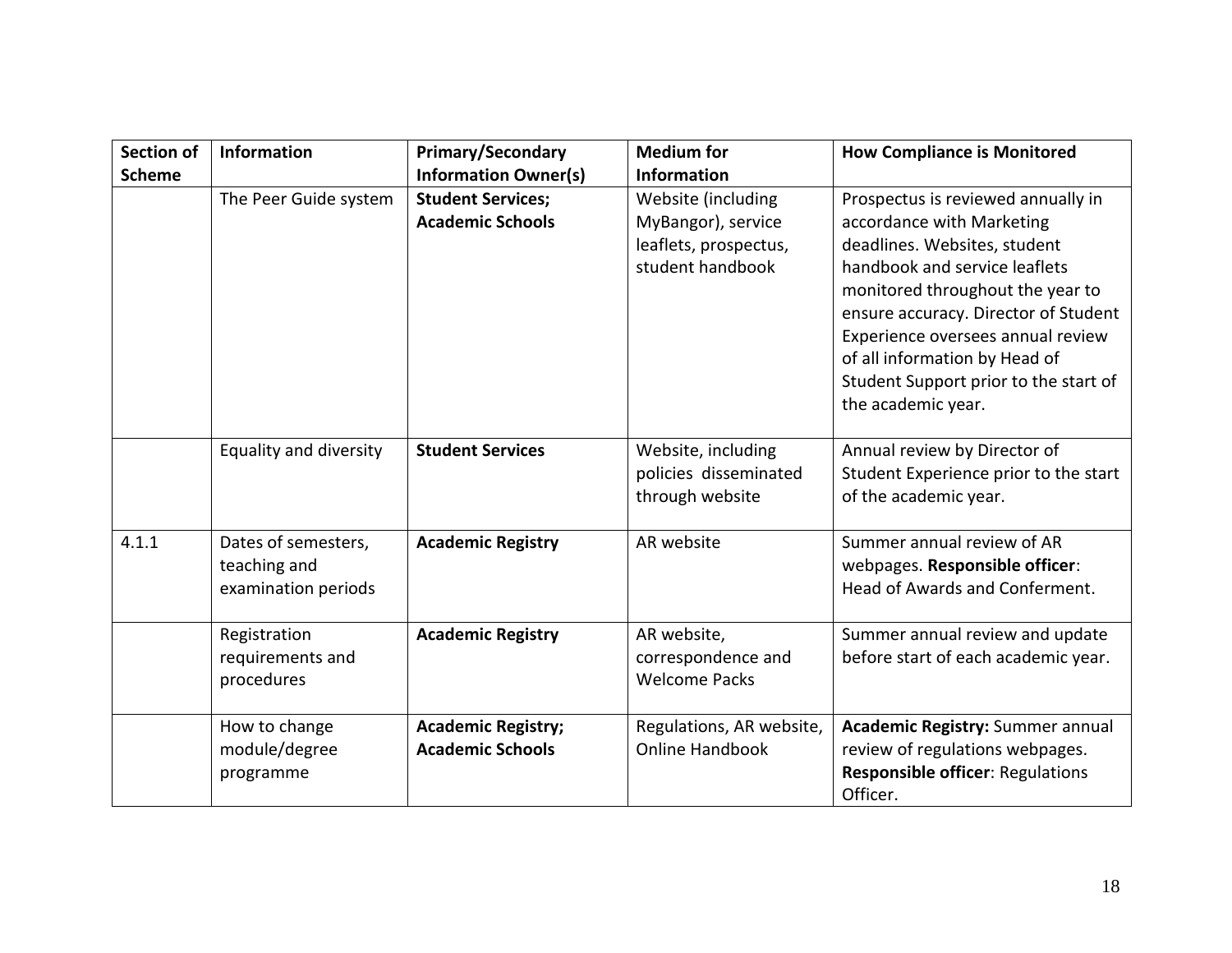| <b>Section of</b><br><b>Scheme</b> | Information            | <b>Primary/Secondary</b><br><b>Information Owner(s)</b> | <b>Medium for</b><br><b>Information</b>            | <b>How Compliance is Monitored</b>                                                                                                                                                                                                                                                    |
|------------------------------------|------------------------|---------------------------------------------------------|----------------------------------------------------|---------------------------------------------------------------------------------------------------------------------------------------------------------------------------------------------------------------------------------------------------------------------------------------|
|                                    |                        |                                                         |                                                    | Summer annual review of<br>procedures and forms: Head of<br>Student Administration.                                                                                                                                                                                                   |
|                                    |                        |                                                         |                                                    | Summer annual review of centrally<br>controlled Online Handbook pages<br>so as to ensure consistency with<br>Regulations 01 and 03. Responsible<br>officer: Head of Student<br>Administration.                                                                                        |
|                                    |                        |                                                         |                                                    | <b>Academic Schools: Schools to</b><br>ensure that any information given to<br>students is consistent with<br>Regulations 01 and 03 and that<br>students are directed to the correct<br>forms on the AR website.<br>Responsible officer: School Director<br>of Teaching and Learning. |
|                                    | How to interrupt study | <b>Academic Registry</b>                                | Regulations, AR website,<br><b>Online Handbook</b> | <b>Academic Registry: Summer annual</b><br>review of regulations webpages.<br>Responsible officer: Regulations<br>Officer.                                                                                                                                                            |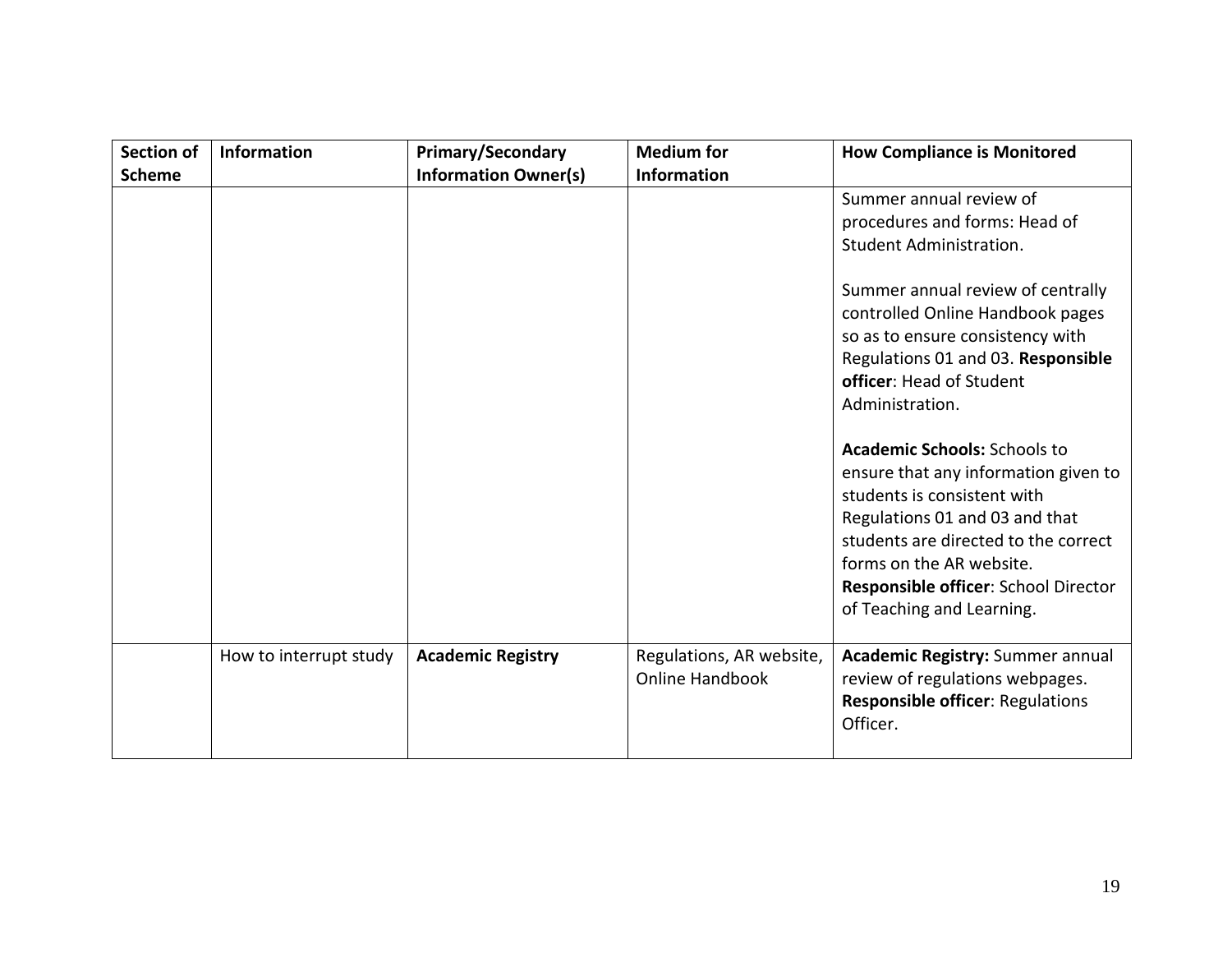| <b>Section of</b> | <b>Information</b>              | Primary/Secondary           | <b>Medium for</b>       | <b>How Compliance is Monitored</b>                                                                                                                                                                                                                                                                                                                                                                                                                                    |
|-------------------|---------------------------------|-----------------------------|-------------------------|-----------------------------------------------------------------------------------------------------------------------------------------------------------------------------------------------------------------------------------------------------------------------------------------------------------------------------------------------------------------------------------------------------------------------------------------------------------------------|
| <b>Scheme</b>     |                                 | <b>Information Owner(s)</b> | <b>Information</b>      | Summer annual review of<br>procedures and forms: Head of<br>Student Administration.<br>Summer annual review of centrally<br>controlled Online Handbook pages<br>so as to ensure consistency with<br>Procedure 07. Responsible officer:<br>Head of Student Administration.<br><b>Academic Schools: Schools to</b><br>ensure that any information given to<br>students is consistent with<br>Procedure 07 and that students are<br>directed to the correct forms on the |
|                   |                                 |                             |                         | AR website.                                                                                                                                                                                                                                                                                                                                                                                                                                                           |
|                   | Requirements for<br>paying fees | <b>Academic Registry</b>    | Regulations, AR website | <b>Academic Registry: Summer annual</b><br>review of regulations webpages.<br><b>Responsible officer: Regulations</b><br>Officer.                                                                                                                                                                                                                                                                                                                                     |
|                   |                                 |                             |                         | Summer annual review of<br>information relating to fees,<br>including Debt Management Policy.<br>Responsible officer: Head of Student<br>Administration.                                                                                                                                                                                                                                                                                                              |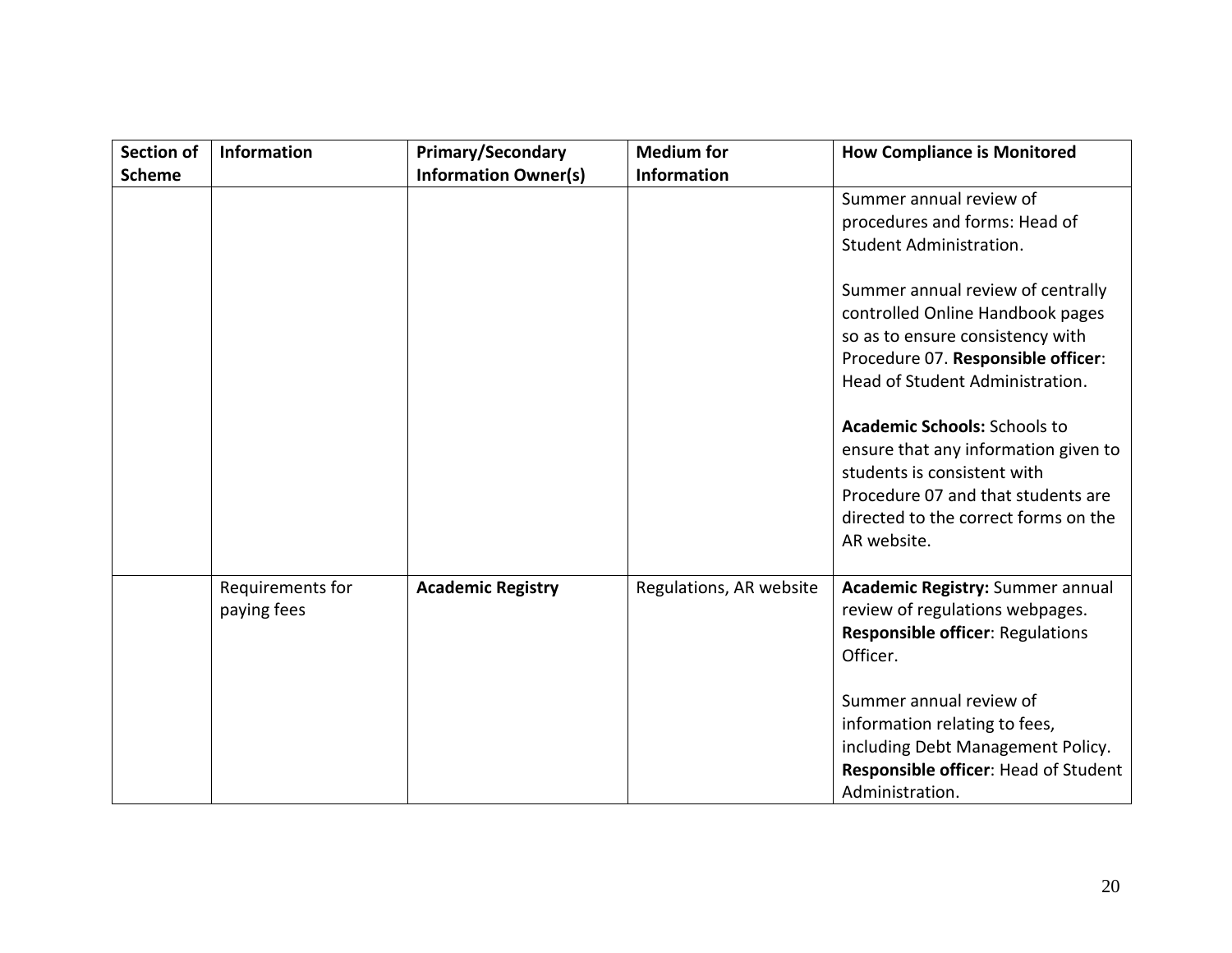| <b>Section of</b><br><b>Scheme</b> | Information                                                                           | <b>Primary/Secondary</b><br><b>Information Owner(s)</b> | <b>Medium for</b><br><b>Information</b>                    | <b>How Compliance is Monitored</b>                                                                                                                                                                                                                                                                                                                                                                  |
|------------------------------------|---------------------------------------------------------------------------------------|---------------------------------------------------------|------------------------------------------------------------|-----------------------------------------------------------------------------------------------------------------------------------------------------------------------------------------------------------------------------------------------------------------------------------------------------------------------------------------------------------------------------------------------------|
|                                    | What constitutes unfair<br>practice                                                   | <b>Academic Registry;</b><br><b>Academic Schools</b>    | Regulations, Online<br><b>Handbook</b>                     | <b>Academic Registry: Summer annual</b><br>review of regulations webpages.<br><b>Responsible officer: Regulations</b><br>Officer.                                                                                                                                                                                                                                                                   |
|                                    |                                                                                       |                                                         |                                                            | Summer annual review of centrally<br>controlled Online Handbook pages<br>so as to ensure consistency with<br>Procedure 05. Responsible officer:<br>Head of Student Administration.<br>Academic Schools: Where relevant,<br>Schools are to ensure that any<br>information given to students is<br>consistent with Procedure 05.<br>Responsible officer: School Director<br>of Teaching and Learning. |
|                                    | Health and safety<br>procedures                                                       | <b>Health and Safety</b><br><b>Services</b>             | Policies and standards<br>documents, online<br>information | Review cycle of policies, annual<br>summer review of website.<br>Responsible officer: Head of Health<br>and Safety Services.                                                                                                                                                                                                                                                                        |
| 4.1.2                              | Names and contact<br>details of key post<br>holders, including the<br>Head of School, | <b>Academic Schools</b>                                 | Websites                                                   | Updated in line with new<br>appointments/staff changes.<br>Responsible officer: College<br>Manager                                                                                                                                                                                                                                                                                                  |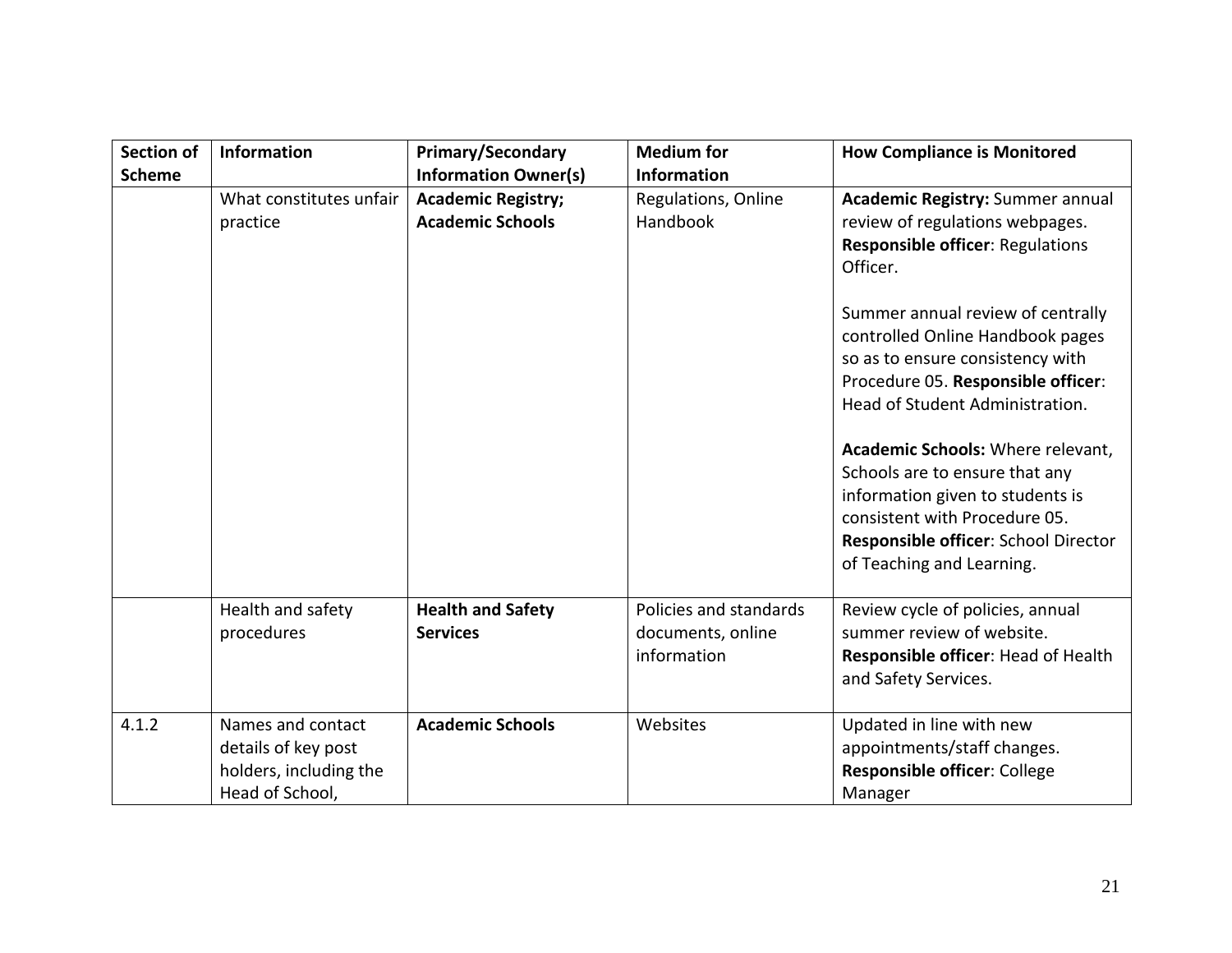| Section of    | Information                                                                                                                                                                                                                        | <b>Primary/Secondary</b>                             | <b>Medium for</b>     | <b>How Compliance is Monitored</b>                                                                                                                                                                                                                                                                                                                                                   |
|---------------|------------------------------------------------------------------------------------------------------------------------------------------------------------------------------------------------------------------------------------|------------------------------------------------------|-----------------------|--------------------------------------------------------------------------------------------------------------------------------------------------------------------------------------------------------------------------------------------------------------------------------------------------------------------------------------------------------------------------------------|
| <b>Scheme</b> |                                                                                                                                                                                                                                    | <b>Information Owner(s)</b>                          | <b>Information</b>    |                                                                                                                                                                                                                                                                                                                                                                                      |
|               | Director of Teaching<br>and Learning, Senior<br>Tutor, Examinations<br>Officer, Employability<br>Officer, Peer Guide<br>Coordinator, Disability<br>Liaison Officer, Student<br>Engagement Officer,<br><b>Exchanges Coordinator</b> |                                                      |                       |                                                                                                                                                                                                                                                                                                                                                                                      |
|               | Names and contact<br>details of Programme<br>Organisers                                                                                                                                                                            | <b>Academic Schools</b>                              | <b>Online Gazette</b> | Responsible officer: School Director<br>of Teaching and Learning                                                                                                                                                                                                                                                                                                                     |
|               | Marking criteria for<br>assessments                                                                                                                                                                                                | <b>Academic Registry;</b><br><b>Academic Schools</b> | Online handbook       | <b>Academic Registry: Summer annual</b><br>review of regulations webpages.<br><b>Responsible officer: Regulations</b><br>Officer.<br>Summer annual review of centrally<br>controlled Online Handbook pages.<br>Responsible officer: Head of Student<br>Administration.<br><b>Academic Schools: Schools to</b><br>ensure that any information given to<br>students is consistent with |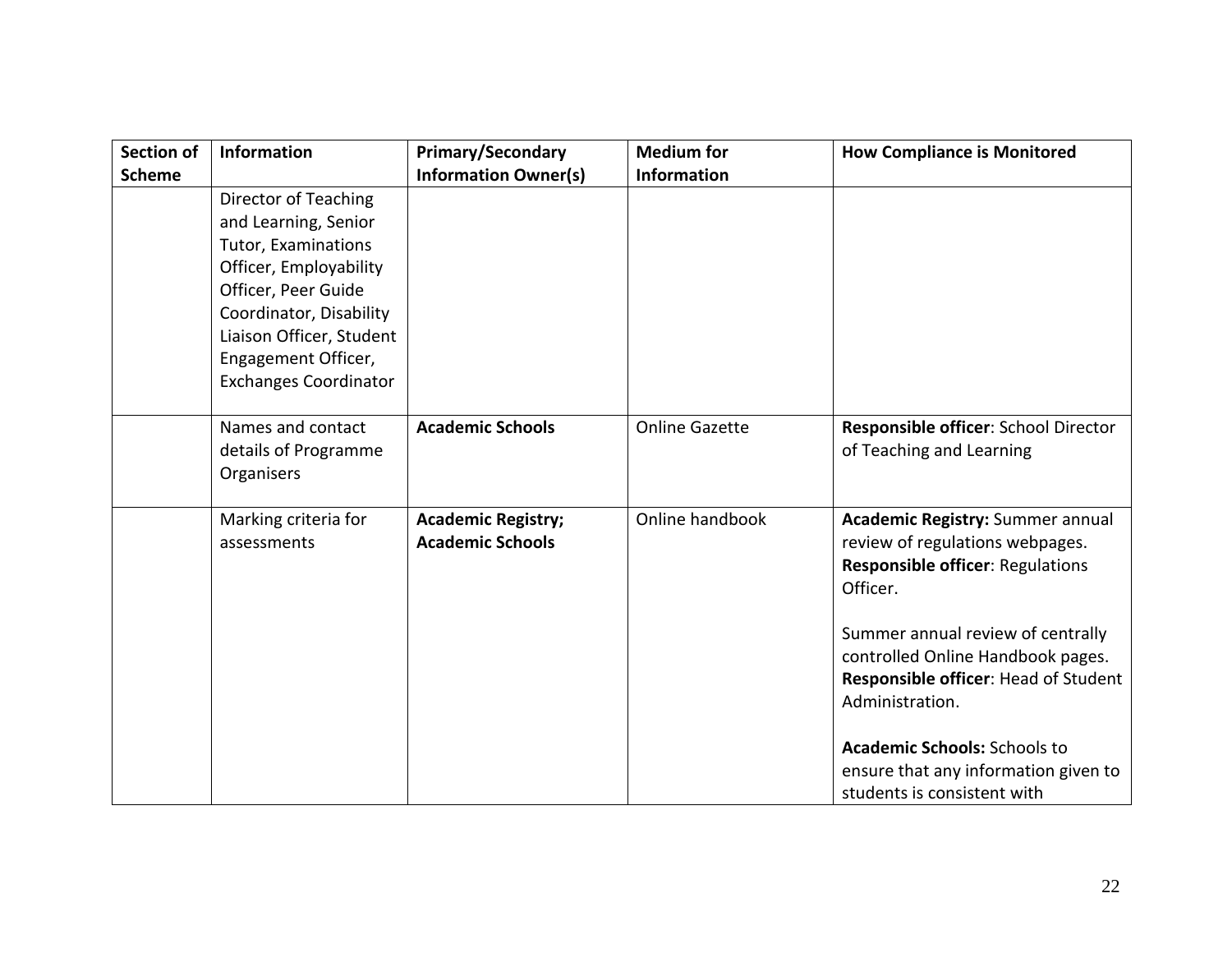| <b>Section of</b><br><b>Scheme</b> | <b>Information</b>                                                  | <b>Primary/Secondary</b><br><b>Information Owner(s)</b> | <b>Medium for</b><br><b>Information</b> | <b>How Compliance is Monitored</b>                                                                                                                                                                                                                                                                                                                                                                                                                                 |
|------------------------------------|---------------------------------------------------------------------|---------------------------------------------------------|-----------------------------------------|--------------------------------------------------------------------------------------------------------------------------------------------------------------------------------------------------------------------------------------------------------------------------------------------------------------------------------------------------------------------------------------------------------------------------------------------------------------------|
|                                    |                                                                     |                                                         |                                         | regulations. Responsible officer:<br>School Director of Teaching and<br>Learning.                                                                                                                                                                                                                                                                                                                                                                                  |
|                                    | Procedures for<br>submitting<br>assessments                         | <b>Academic Registry;</b><br><b>Academic Schools</b>    | Online handbook                         | Academic Registry: Summer annual<br>review of regulations webpages.<br><b>Responsible officer: Regulations</b><br>Officer.<br>Summer annual review of centrally<br>controlled Online Handbook pages.<br>Responsible officer: Head of Student<br>Administration.<br><b>Academic Schools: Schools to</b><br>ensure that any information given to<br>students is consistent with<br>regulations. Responsible officer:<br>School Director of Teaching and<br>Learning. |
|                                    | Arrangements for<br>returning marked work<br>and providing feedback | <b>Academic Registry;</b><br><b>Academic Schools</b>    | Online handbook                         | Academic Registry: Summer annual<br>review of regulations webpages.<br><b>Responsible officer: Regulations</b><br>Officer.                                                                                                                                                                                                                                                                                                                                         |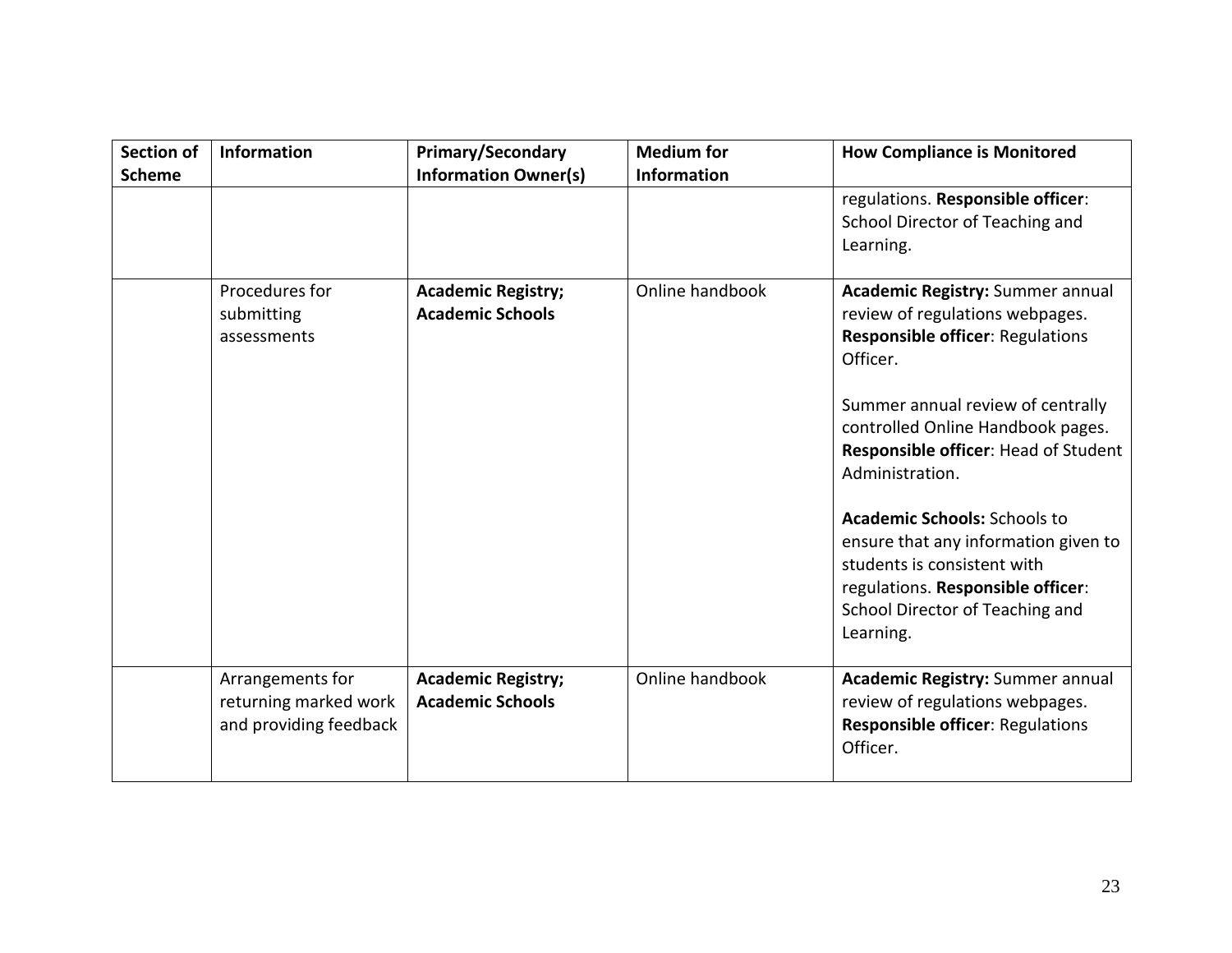| <b>Section of</b> | <b>Information</b>                                   | <b>Primary/Secondary</b>                             | <b>Medium for</b>  | <b>How Compliance is Monitored</b>                                                                                                                                                                                                                                     |
|-------------------|------------------------------------------------------|------------------------------------------------------|--------------------|------------------------------------------------------------------------------------------------------------------------------------------------------------------------------------------------------------------------------------------------------------------------|
| <b>Scheme</b>     |                                                      | <b>Information Owner(s)</b>                          | <b>Information</b> |                                                                                                                                                                                                                                                                        |
|                   |                                                      |                                                      |                    | Summer annual review of centrally<br>controlled Online Handbook pages.<br>Responsible officer: Head of Student<br>Administration.                                                                                                                                      |
|                   |                                                      |                                                      |                    | <b>Academic Schools: Schools to</b><br>ensure that any information given to<br>students is consistent with<br>regulations. Responsible officer:<br>School Director of Teaching and<br>Learning.                                                                        |
|                   | Procedures for<br>reporting special<br>circumstances | <b>Academic Registry;</b><br><b>Academic Schools</b> | Online handbook    | <b>Academic Registry: Summer annual</b><br>review of regulations webpages.<br><b>Responsible officer: Regulations</b><br>Officer.<br>Summer annual review of centrally<br>controlled Online Handbook pages.<br>Responsible officer: Head of Student<br>Administration. |
|                   |                                                      |                                                      |                    | <b>Academic Schools: Schools to</b><br>ensure that any information given to<br>students is consistent with<br>regulations. Responsible officer:                                                                                                                        |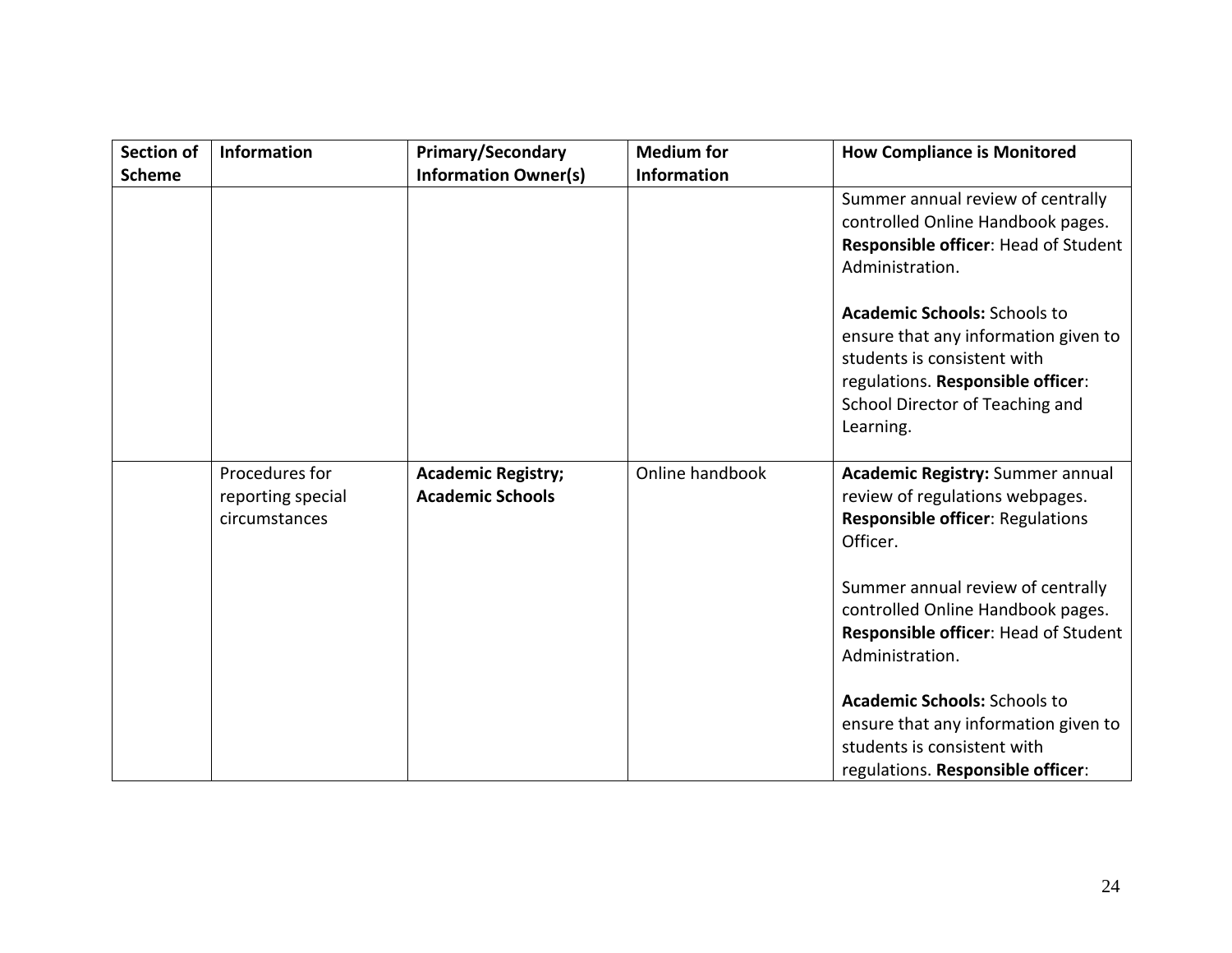| <b>Section of</b><br><b>Scheme</b> | <b>Information</b>                             | <b>Primary/Secondary</b><br><b>Information Owner(s)</b> | <b>Medium for</b><br><b>Information</b> | <b>How Compliance is Monitored</b>                                                                                                                                                                                                                                                                                                                                                                                                                                                                                                         |
|------------------------------------|------------------------------------------------|---------------------------------------------------------|-----------------------------------------|--------------------------------------------------------------------------------------------------------------------------------------------------------------------------------------------------------------------------------------------------------------------------------------------------------------------------------------------------------------------------------------------------------------------------------------------------------------------------------------------------------------------------------------------|
|                                    |                                                |                                                         |                                         | School Director of Teaching and<br>Learning.                                                                                                                                                                                                                                                                                                                                                                                                                                                                                               |
|                                    | Procedures for dealing<br>with unfair practice | <b>Academic Registry;</b><br><b>Academic Schools</b>    | Regulations, Online<br>Handbook         | <b>Academic Registry: Summer annual</b><br>review of regulations webpages.<br><b>Responsible officer: Regulations</b><br>Officer.<br>Summer annual review of centrally<br>controlled Online Handbook pages<br>so as to ensure consistency with<br>Procedure 05. Responsible officer:<br>Head of Student Administration.<br><b>Academic Schools: Where relevant</b><br>Schools to ensure that any<br>information given to students is<br>consistent with Procedure 05.<br>Responsible officer: School Director<br>of Teaching and Learning. |
|                                    | Attendance policies                            | <b>Academic Registry</b>                                | Website                                 | <b>Academic Registry: Summer annual</b><br>review of relevant Academic<br>Registry webpages. Responsible<br>officer: Head of Awards and<br>Conferment.                                                                                                                                                                                                                                                                                                                                                                                     |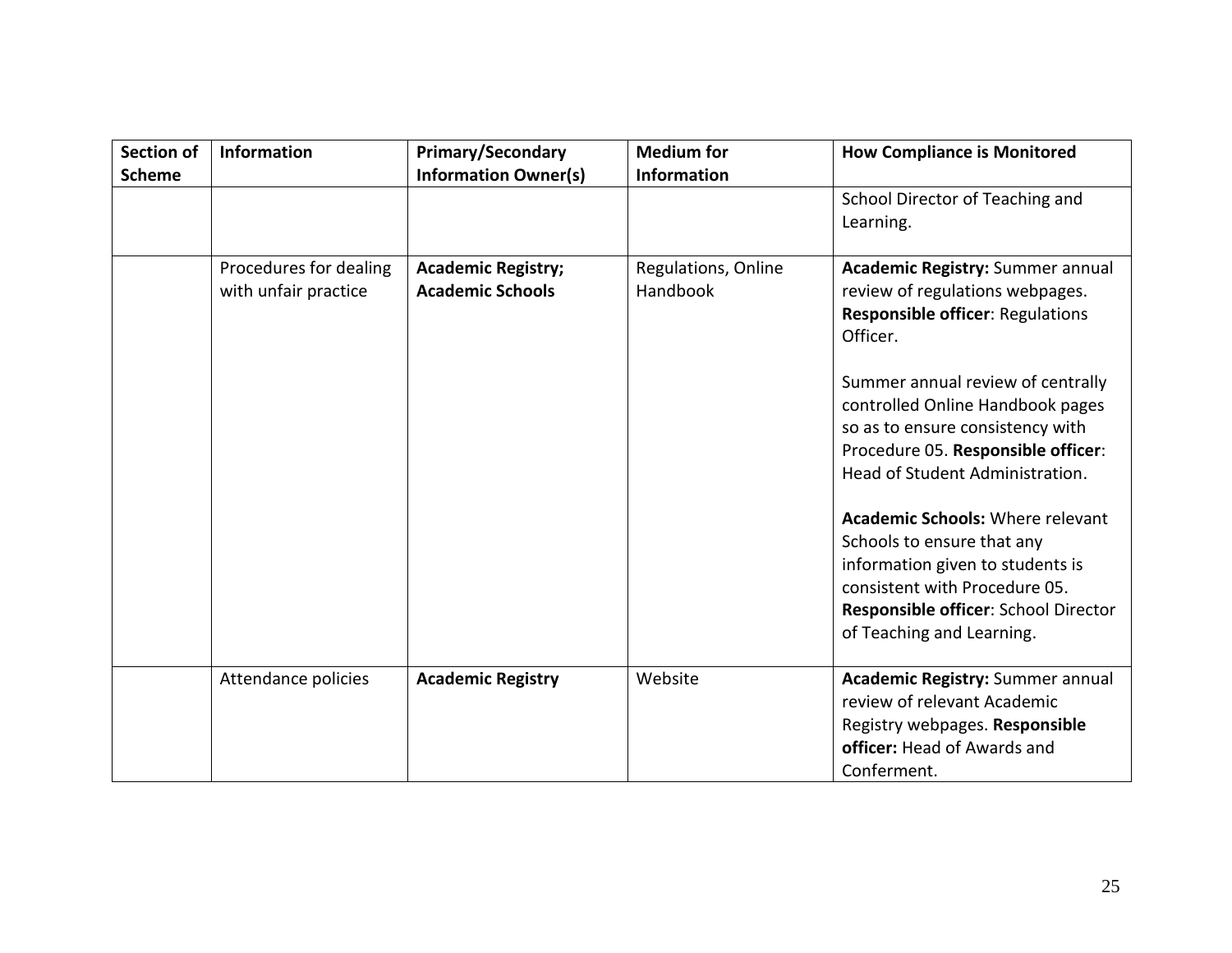| <b>Section of</b><br><b>Scheme</b> | <b>Information</b>                                                                          | <b>Primary/Secondary</b><br><b>Information Owner(s)</b> | <b>Medium for</b><br><b>Information</b>    | <b>How Compliance is Monitored</b>                                                                                                 |
|------------------------------------|---------------------------------------------------------------------------------------------|---------------------------------------------------------|--------------------------------------------|------------------------------------------------------------------------------------------------------------------------------------|
|                                    | Any special<br>requirements relating<br>to health and safety                                | <b>Academic Schools</b>                                 | Website                                    | Responsible Officer: College Health<br>and Safety Officer.                                                                         |
|                                    | Supervision<br>arrangements for<br>postgraduate research<br>students                        | <b>Academic Schools</b>                                 | Website                                    | Responsible officer: School Director<br>of Graduate Studies.                                                                       |
|                                    | Structural and<br>administrative<br>arrangements for<br>postgraduate research<br>students   | <b>Academic Schools</b>                                 |                                            | Responsible officer: School Director<br>of Graduate Studies.                                                                       |
| 4.1.3                              | Curriculum details                                                                          | <b>Academic Schools</b>                                 | Website, Online Gazette                    | Responsible officer: School Director<br>of Teaching and Learning.                                                                  |
|                                    | Programme learning<br>outcomes                                                              | <b>Academic Schools</b>                                 | Websites (course<br>pages), Online Gazette | Updated automatically with any<br>changes to Gazette listing.<br>Responsible officer: School Director<br>of Teaching and Learning. |
|                                    | The balance between<br>scheduled learning and<br>teaching activities;<br>guided independent | <b>Academic Schools</b>                                 | Website                                    | Responsible officer: School Director<br>of Teaching and Learning.                                                                  |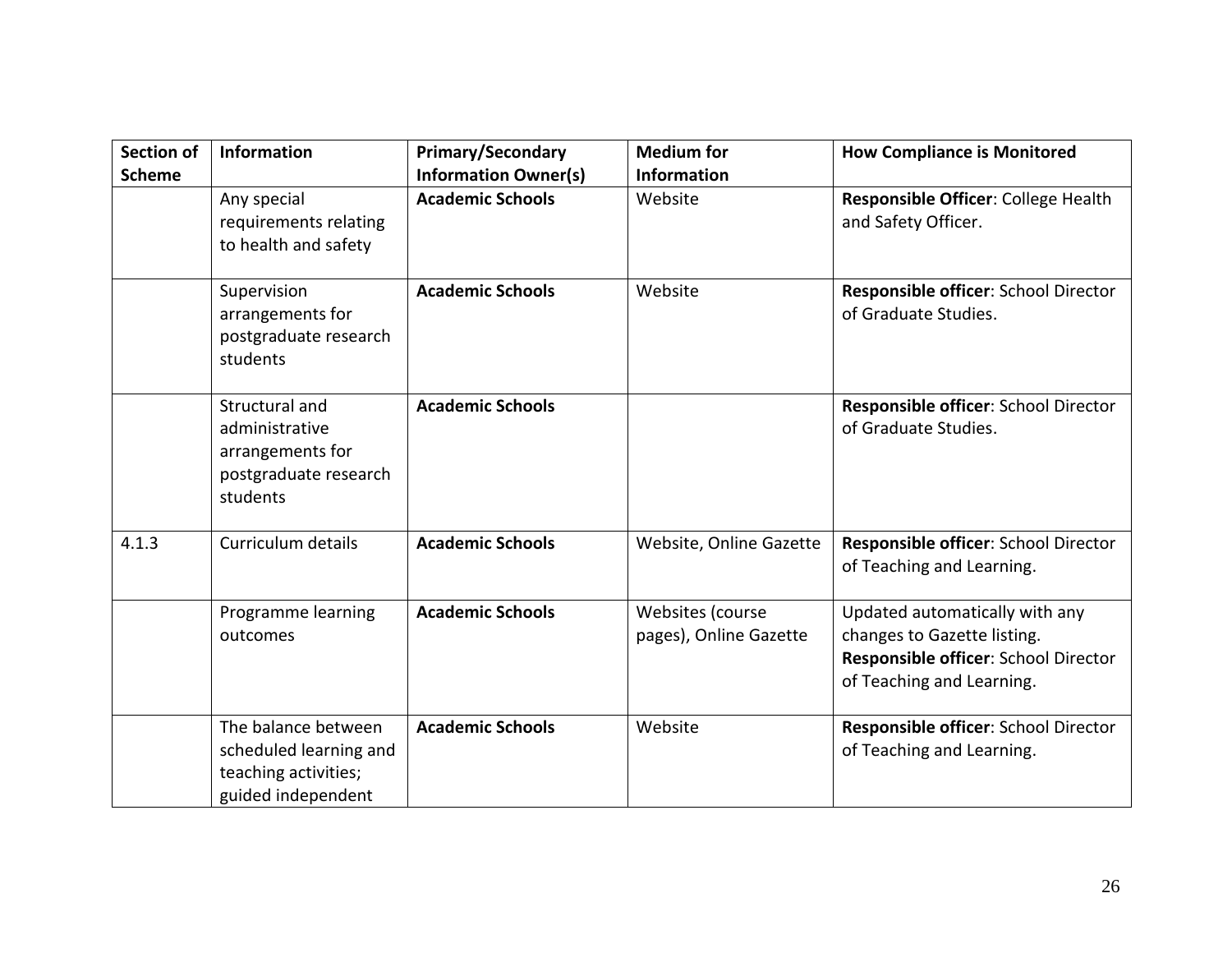| <b>Section of</b> | Information                                                                          | <b>Primary/Secondary</b>                                                    | <b>Medium</b> for                                      | <b>How Compliance is Monitored</b>                                                                                                                                                                                                 |
|-------------------|--------------------------------------------------------------------------------------|-----------------------------------------------------------------------------|--------------------------------------------------------|------------------------------------------------------------------------------------------------------------------------------------------------------------------------------------------------------------------------------------|
| <b>Scheme</b>     |                                                                                      | <b>Information Owner(s)</b>                                                 | <b>Information</b>                                     |                                                                                                                                                                                                                                    |
|                   | study; time spent on<br>placement/study<br>abroad; or other<br>learning activities   |                                                                             |                                                        |                                                                                                                                                                                                                                    |
|                   | Opportunities to study<br>through the medium of<br>Welsh                             | <b>Academic Schools</b>                                                     | Website                                                | <b>Responsible Officer: College</b><br>Manager.                                                                                                                                                                                    |
|                   | Opportunities for study<br>abroad and other<br>international learning<br>experiences | <b>Academic Schools;</b><br><b>International Education</b><br><b>Centre</b> | Website, Online<br>Handbook                            | <b>Responsible Officer: Collage</b><br>Manager.                                                                                                                                                                                    |
|                   | Opportunities for<br>work-based learning                                             | <b>Academic Schools</b>                                                     | Website, Online<br>Handbook                            | Responsible Officer: College<br>Manager.                                                                                                                                                                                           |
| 4.1.4             | Details of staff<br>responsible for module<br>delivery                               | <b>Academic Schools</b>                                                     | Website (course pages),<br>Gazette, Module<br>Handbook | Module convenors to review<br>information annually. Course pages<br>updated automatically with any<br>changes in Gazette listing.<br><b>Responsible officers: College</b><br>Manager/School Directors of<br>Teaching and Learning. |
|                   | Module learning<br>outcomes                                                          | <b>Academic Schools</b>                                                     | Website (course pages),<br>Module Handbook             | Module convenors to review<br>information annually. Course pages                                                                                                                                                                   |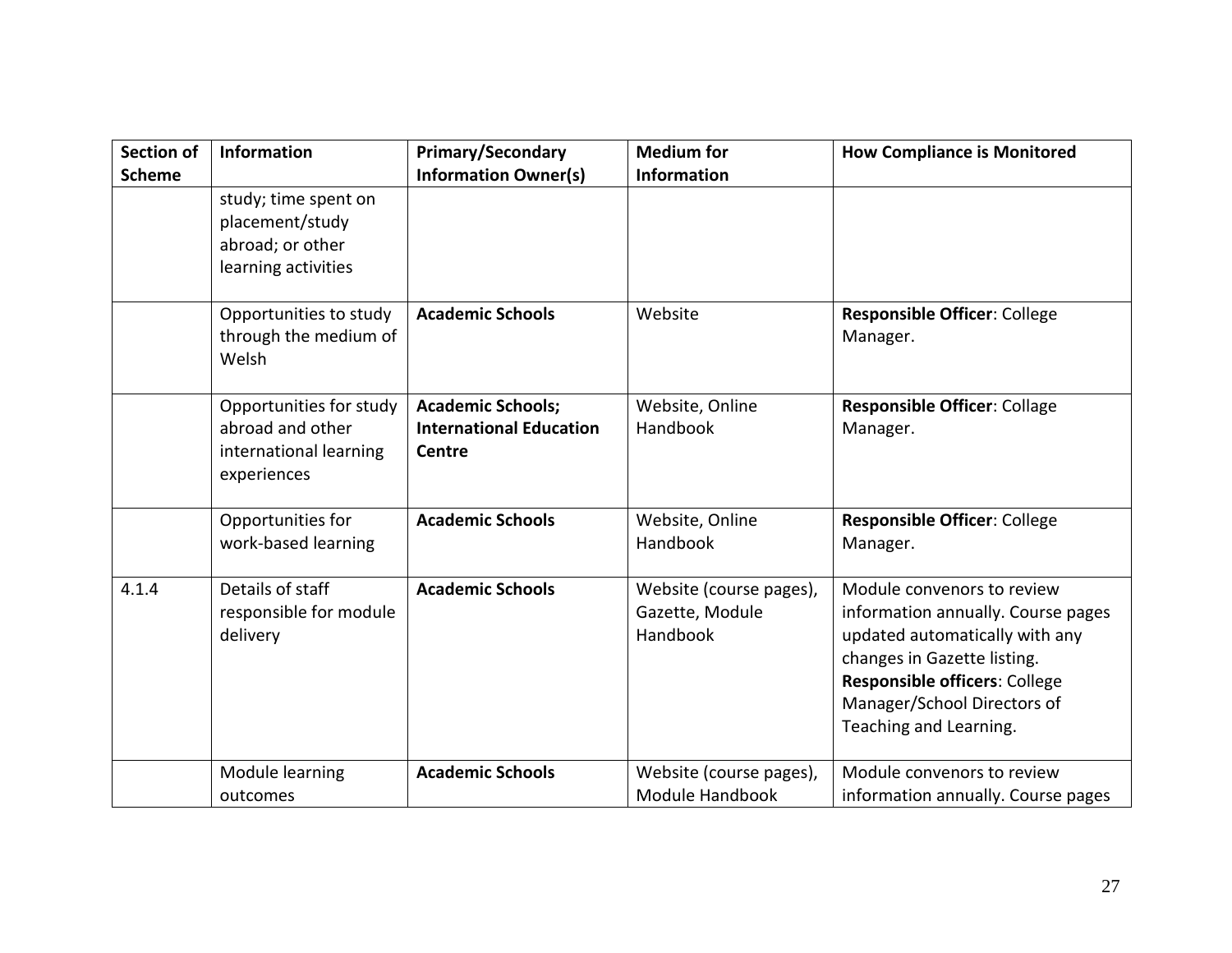| <b>Section of</b> | <b>Information</b>                                                       | <b>Primary/Secondary</b>    | <b>Medium for</b>                                      | <b>How Compliance is Monitored</b>                                                                                                                                                                       |
|-------------------|--------------------------------------------------------------------------|-----------------------------|--------------------------------------------------------|----------------------------------------------------------------------------------------------------------------------------------------------------------------------------------------------------------|
| <b>Scheme</b>     |                                                                          | <b>Information Owner(s)</b> | <b>Information</b>                                     |                                                                                                                                                                                                          |
|                   |                                                                          |                             |                                                        | updated automatically with any<br>changes in Gazette listing.<br>Responsible officers: School<br>Directors of Teaching and Learning.                                                                     |
|                   | Module pre-<br>requisites/co-requisites                                  | <b>Academic Schools</b>     | Website (course pages),<br>Gazette, Module<br>Handbook | Module convenors to review<br>information annually. Course pages<br>updated automatically with any<br>changes in Gazette listing.<br>Responsible officers: School<br>Directors of Teaching and Learning. |
|                   | Module content                                                           | <b>Academic Schools</b>     | Website (course pages),<br>Gazette, Module<br>Handbook | Module convenors to review<br>information annually. Course pages<br>updated automatically with any<br>changes in Gazette listing.<br>Responsible officers: School<br>Directors of Teaching and Learning. |
|                   | Module assessment<br>methods, including<br>word counts or<br>equivalents | <b>Academic Schools</b>     | Website (course pages),<br>Gazette, Module<br>Handbook | Module convenors to review<br>information annually. Course pages<br>updated automatically with any<br>changes in Gazette listing.<br>Responsible officers: School<br>Directors of Teaching and Learning. |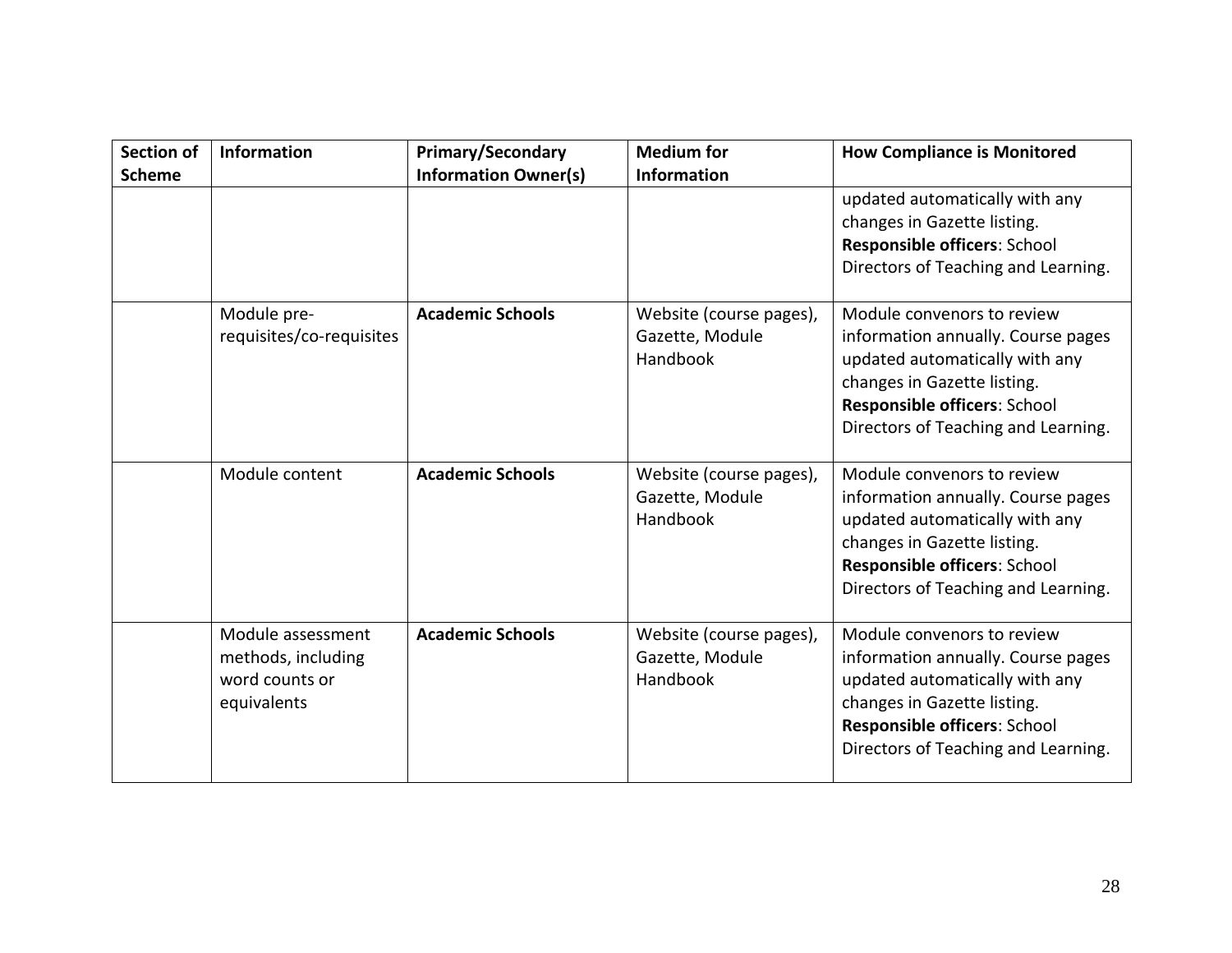| <b>Section of</b><br><b>Scheme</b> | <b>Information</b>                              | <b>Primary/Secondary</b><br><b>Information Owner(s)</b>                                  | <b>Medium for</b><br><b>Information</b>                                          | <b>How Compliance is Monitored</b>                                                                                                                                                                                                                                        |
|------------------------------------|-------------------------------------------------|------------------------------------------------------------------------------------------|----------------------------------------------------------------------------------|---------------------------------------------------------------------------------------------------------------------------------------------------------------------------------------------------------------------------------------------------------------------------|
|                                    | Weighting of module<br>assessment<br>components | <b>Academic Schools</b>                                                                  | Website (course pages),<br>Gazette, Module<br>Handbook                           | Module convenors to review<br>information annually. Course pages<br>updated automatically with any<br>changes in Gazette listing.<br>Responsible officers: School<br>Directors of Teaching and Learning.                                                                  |
|                                    | Location of module<br>delivery                  | <b>Academic Schools</b>                                                                  | Website (course pages),<br>Gazette, Module<br>Handbook                           | Module convenors to review<br>information annually. Course pages<br>updated automatically with any<br>changes in Gazette listing.<br>Responsible officers: School<br>Directors of Teaching and Learning.                                                                  |
|                                    | Any additional module<br>costs                  | <b>Academic Schools;</b><br>Corporate<br><b>Communications &amp;</b><br><b>Marketing</b> | Course information<br>Pages<br>Websites, prospectuses,<br>Open Day presentations | <b>Corporate Communications and</b><br>Marketing: Annual Review.<br><b>Academic Schools</b> must ensure that<br>prospective students are made<br>aware of any additional costs they<br>will incur by studying any<br>programme. Responsible officers:<br>College Manager. |
|                                    | Module reading lists                            | <b>Academic Schools</b>                                                                  | Module Handbook                                                                  | Module convenors to review<br>information annually. Responsible                                                                                                                                                                                                           |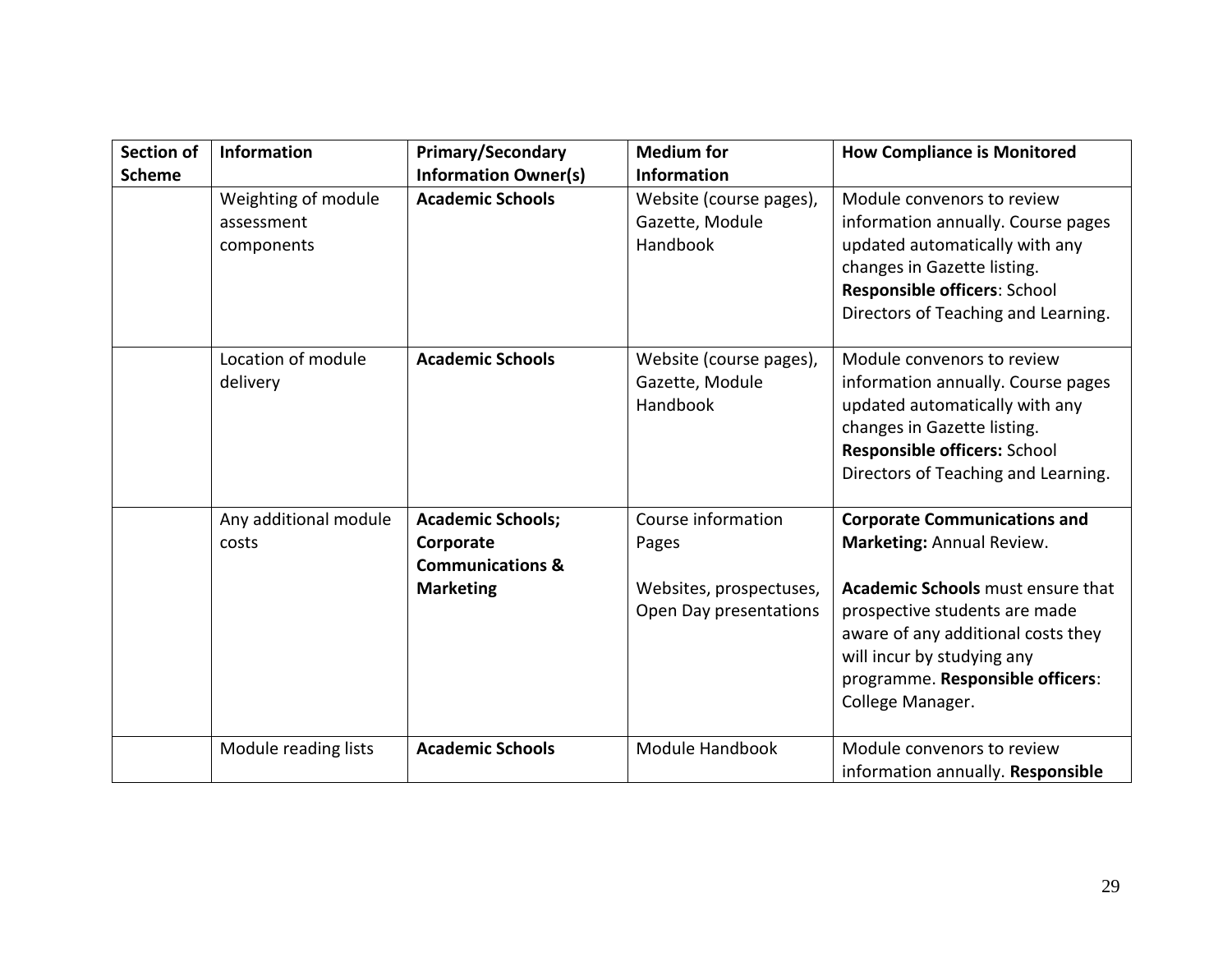| <b>Section of</b> | Information                                                       | <b>Primary/Secondary</b>                                    | <b>Medium</b> for                   | <b>How Compliance is Monitored</b>                                                                                                                                        |
|-------------------|-------------------------------------------------------------------|-------------------------------------------------------------|-------------------------------------|---------------------------------------------------------------------------------------------------------------------------------------------------------------------------|
| <b>Scheme</b>     |                                                                   | <b>Information Owner(s)</b>                                 | <b>Information</b>                  |                                                                                                                                                                           |
|                   |                                                                   |                                                             |                                     | officer: School Director of Teaching                                                                                                                                      |
|                   |                                                                   |                                                             |                                     | and Learning.                                                                                                                                                             |
| 4.2               | The Student Charter                                               | <b>PVC Students; Students'</b>                              | <b>Student Handbook</b>             | <b>Students' Union:</b>                                                                                                                                                   |
|                   |                                                                   | <b>Union</b>                                                |                                     | Annual Review at Students' Union                                                                                                                                          |
|                   |                                                                   |                                                             |                                     | Task Group.                                                                                                                                                               |
|                   | Regulations relating to<br>student conduct                        | <b>Academic Registry;</b><br><b>Academic Schools</b>        | Regulations                         | <b>Academic Registry: Summer annual</b><br>review of regulations webpages.<br><b>Responsible officer: Regulations</b><br>Officer.<br><b>Academic Schools: Any School-</b> |
|                   |                                                                   |                                                             |                                     | specific regulations (e.g. conduct in<br>labs) must be consistent with<br>Regulation 13 (para 5). Responsible<br>officer: School Director of Teaching<br>and Learning.    |
|                   | Regulations relating to<br>the use of IT and library<br>resources | <b>Library and Archives</b><br><b>Services; IT Services</b> | Website                             | <b>Library and Archives Service:</b><br>amended as changes are required.<br>IT Services: amended as changes are<br>required.                                              |
|                   | Academic discipline<br>procedures                                 | <b>Planning and Governance</b><br><b>Office</b>             | Ordinances published<br>and online. | Amended as changes agreed and<br>reviewed annually.                                                                                                                       |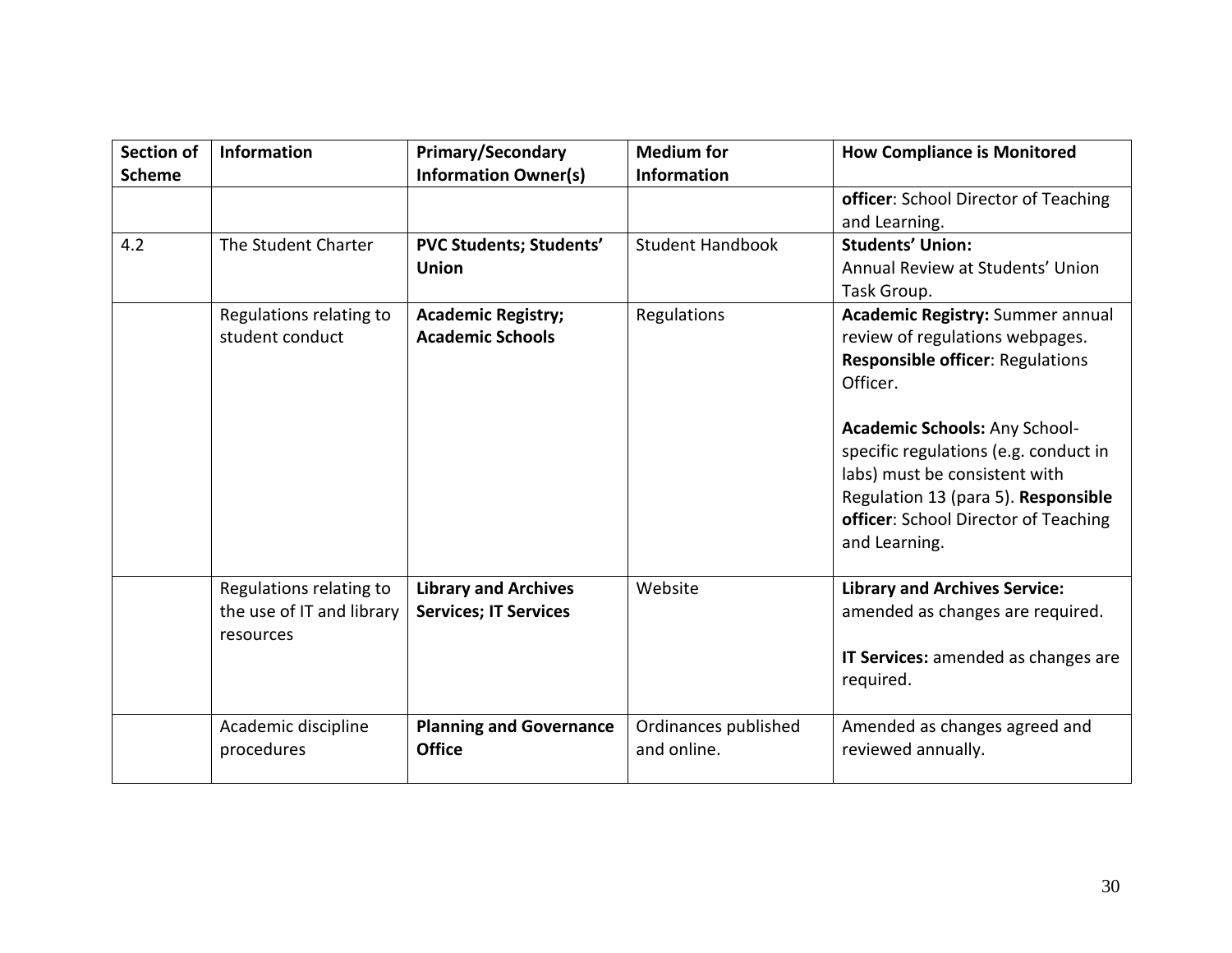| <b>Section of</b> | Information                            | <b>Primary/Secondary</b>                                                         | <b>Medium for</b>                                             | <b>How Compliance is Monitored</b>                                                                                                                                                                                                                                                                                                                              |
|-------------------|----------------------------------------|----------------------------------------------------------------------------------|---------------------------------------------------------------|-----------------------------------------------------------------------------------------------------------------------------------------------------------------------------------------------------------------------------------------------------------------------------------------------------------------------------------------------------------------|
| <b>Scheme</b>     |                                        | <b>Information Owner(s)</b>                                                      | <b>Information</b>                                            |                                                                                                                                                                                                                                                                                                                                                                 |
|                   | Suitability for practice<br>procedures | <b>Academic Schools</b>                                                          | School handbooks                                              | Schools to review fitness to practice<br>procedures annually. Responsible<br>officer: School Director of Teaching<br>and Learning.                                                                                                                                                                                                                              |
|                   | Fitness to study<br>procedures         | <b>Academic Registry;</b><br><b>Student Services;</b><br><b>Academic Schools</b> | Regulations                                                   | Academic Registry: Summer annual<br>review of regulations webpages.<br><b>Responsible officer: Regulations</b><br>Officer.<br><b>Student Services:</b><br><b>Academic Schools: Schools and</b><br>Student Services to ensure that their<br>procedures are consistent with<br>Procedure 08. Responsible officer:<br>School Director of Teaching and<br>Learning. |
|                   | Research ethics<br>expectations        | <b>Planning and Governance</b><br><b>Office</b>                                  | Research Ethics policy<br>on Planning &<br>Governance website | Reviewed annually by Ethics<br>Committee and updates where<br>necessary.                                                                                                                                                                                                                                                                                        |
|                   | <b>Rules and Regulations</b>           | <b>Academic Registry</b>                                                         | Regulations                                                   | <b>Academic Registry: Summer annual</b><br>review of regulations webpages.<br><b>Responsible officer: Regulations</b><br>Officer.                                                                                                                                                                                                                               |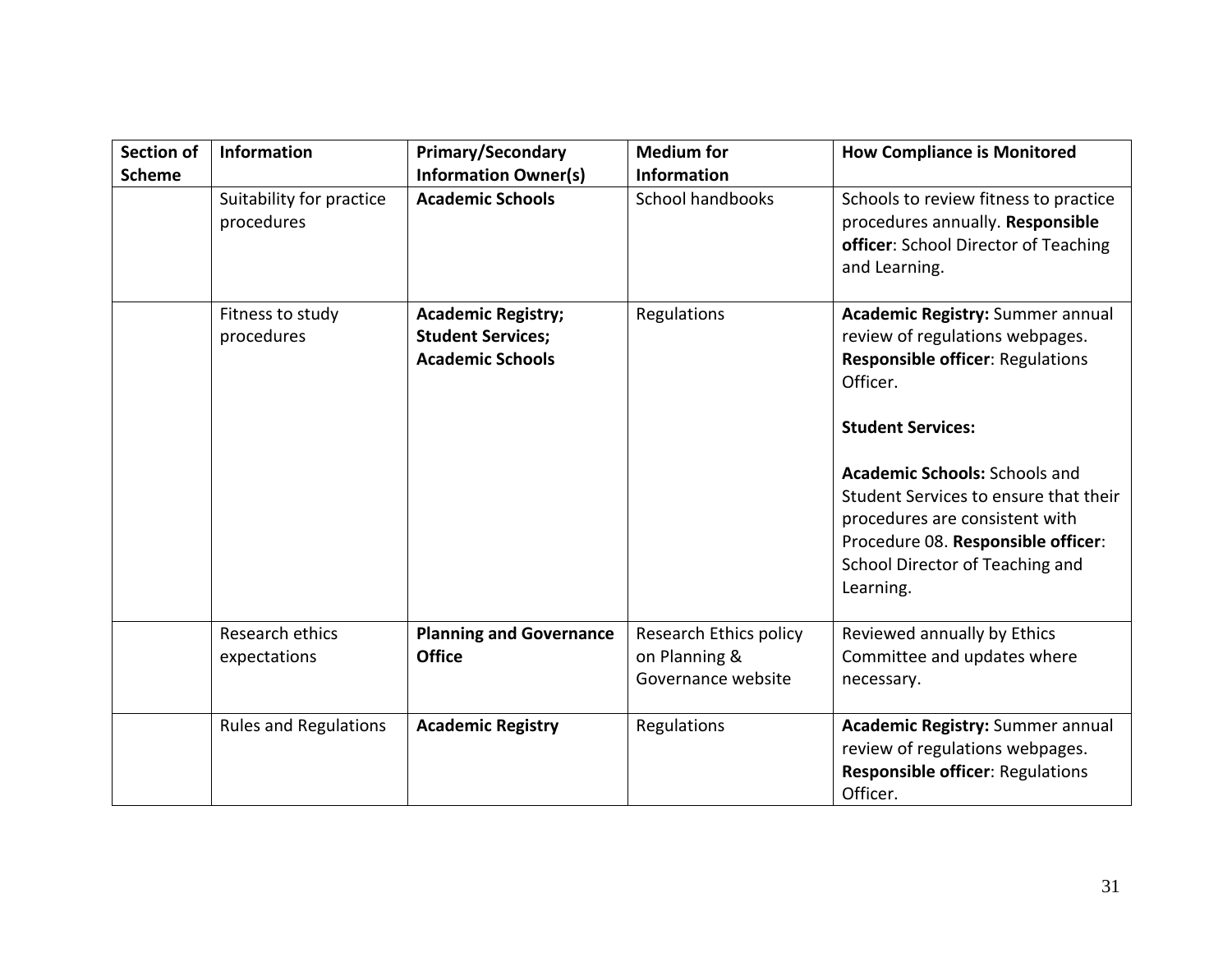| <b>Section of</b> | Information                                  | <b>Primary/Secondary</b>                             | <b>Medium for</b>  | <b>How Compliance is Monitored</b>                                                                                                                                                                                                                                                                                                                                                                                                                                        |
|-------------------|----------------------------------------------|------------------------------------------------------|--------------------|---------------------------------------------------------------------------------------------------------------------------------------------------------------------------------------------------------------------------------------------------------------------------------------------------------------------------------------------------------------------------------------------------------------------------------------------------------------------------|
| <b>Scheme</b>     |                                              | <b>Information Owner(s)</b>                          | <b>Information</b> |                                                                                                                                                                                                                                                                                                                                                                                                                                                                           |
|                   |                                              |                                                      |                    | <b>Academic Schools:</b><br>Schools must ensure that any<br>information given to students is<br>consistent with the University's<br>academic regulations.                                                                                                                                                                                                                                                                                                                 |
|                   | How to report<br>mitigating<br>circumstances | <b>Academic Registry;</b><br><b>Academic Schools</b> | Regulations        | <b>Academic Registry: Summer annual</b><br>review of regulations webpages.<br><b>Responsible officer: Regulations</b><br>Officer.<br>Summer annual review of centrally<br>controlled Online Handbook pages.<br>Responsible officer: Head of Student<br>Administration.<br><b>Academic Schools: Schools to</b><br>ensure that any information given to<br>students is consistent with<br>regulations. Responsible officer:<br>School Director of Teaching and<br>Learning. |
|                   | Complaints and<br>appeals procedures         | <b>Academic Registry;</b><br><b>Academic Schools</b> | AR website         | Academic Registry: Summer annual<br>review of AR webpages. Responsible<br>officer: Regulations Officer.                                                                                                                                                                                                                                                                                                                                                                   |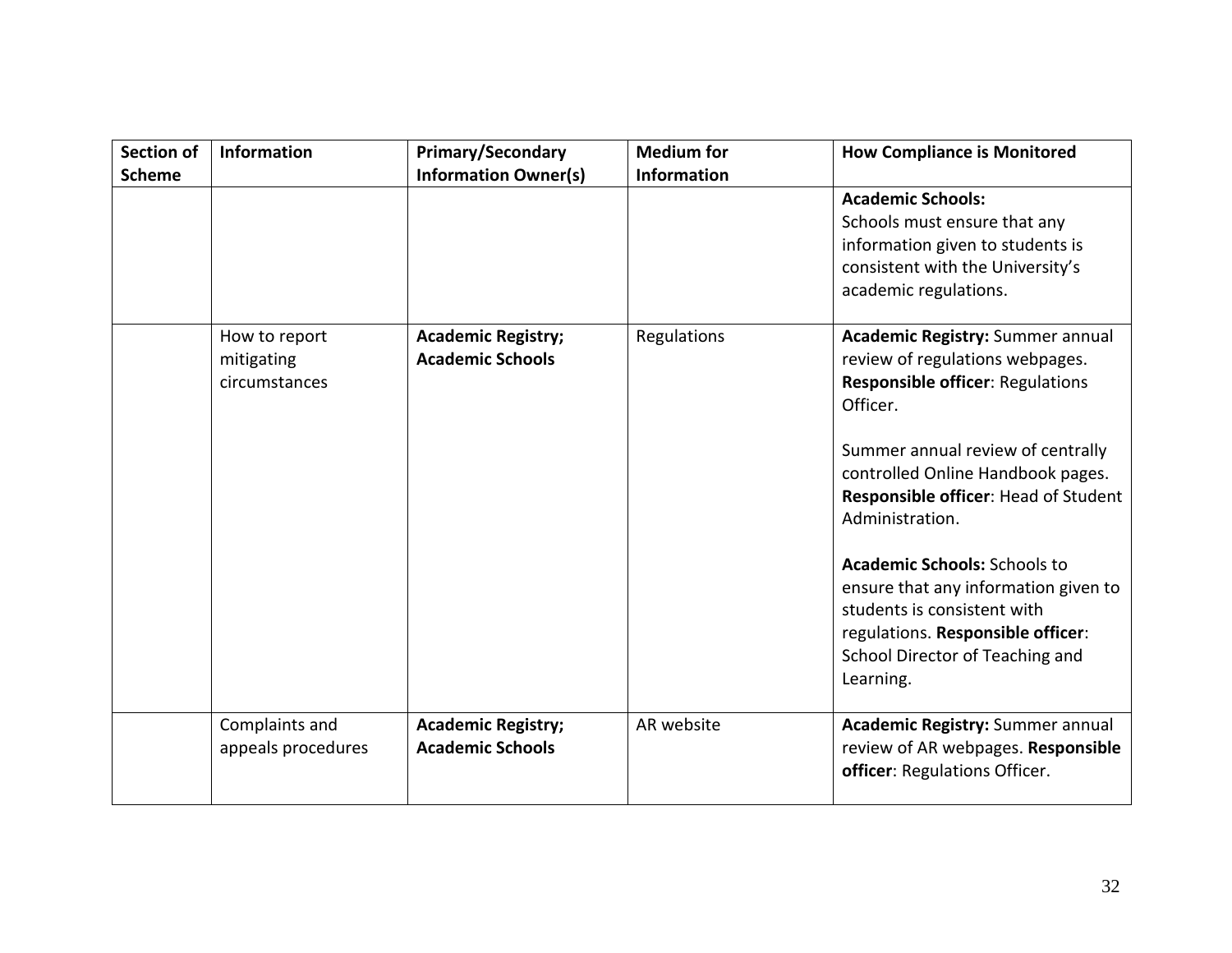| <b>Section of</b> | <b>Information</b>                                                                                                                                          | <b>Primary/Secondary</b>                                                                                          | <b>Medium for</b>                                            | <b>How Compliance is Monitored</b>                                                                                                                                            |
|-------------------|-------------------------------------------------------------------------------------------------------------------------------------------------------------|-------------------------------------------------------------------------------------------------------------------|--------------------------------------------------------------|-------------------------------------------------------------------------------------------------------------------------------------------------------------------------------|
| <b>Scheme</b>     |                                                                                                                                                             | <b>Information Owner(s)</b>                                                                                       | <b>Information</b>                                           | <b>Academic Schools: Schools to</b><br>ensure that their procedures are<br>consistent with Procedure 02.                                                                      |
|                   | How to access External<br>Examiners' reports                                                                                                                | <b>Academic Registry</b>                                                                                          | <b>Online Handbooks</b>                                      | Summer annual review of centrally<br>controlled Online Handbook pages.<br>Responsible officer: Head of Student<br>Administration.                                             |
|                   | Information about<br>placement<br>opportunities, work-<br>based learning<br>opportunities and<br>opportunities for<br>international learning<br>experiences | <b>Academic Schools;</b><br><b>Careers and Employability</b><br>Service; International<br><b>Education Centre</b> | Website, study abroad<br>leaflet                             | <b>International Education Centre:</b><br>Annual review at start of study<br>abroad recruitment cycle.                                                                        |
|                   | Ownership of<br>intellectual property<br>generated by students                                                                                              | <b>Research &amp; Enterprise</b><br><b>Office</b>                                                                 | REO/FRS Website -<br><b>Strategies and Policy</b><br>section | Annual Review by University's<br>Intellectual Property (IP) Panel,<br>though such ownership has a clear<br>legal framework which we comply<br>with rather than seek to amend. |
| 4.4               | <b>Student Support</b><br><b>Services</b>                                                                                                                   | <b>Student Services</b>                                                                                           | Website (including<br>MyBangor), service                     | Prospectus is reviewed annually in<br>accordance with Marketing<br>deadlines. Websites, student                                                                               |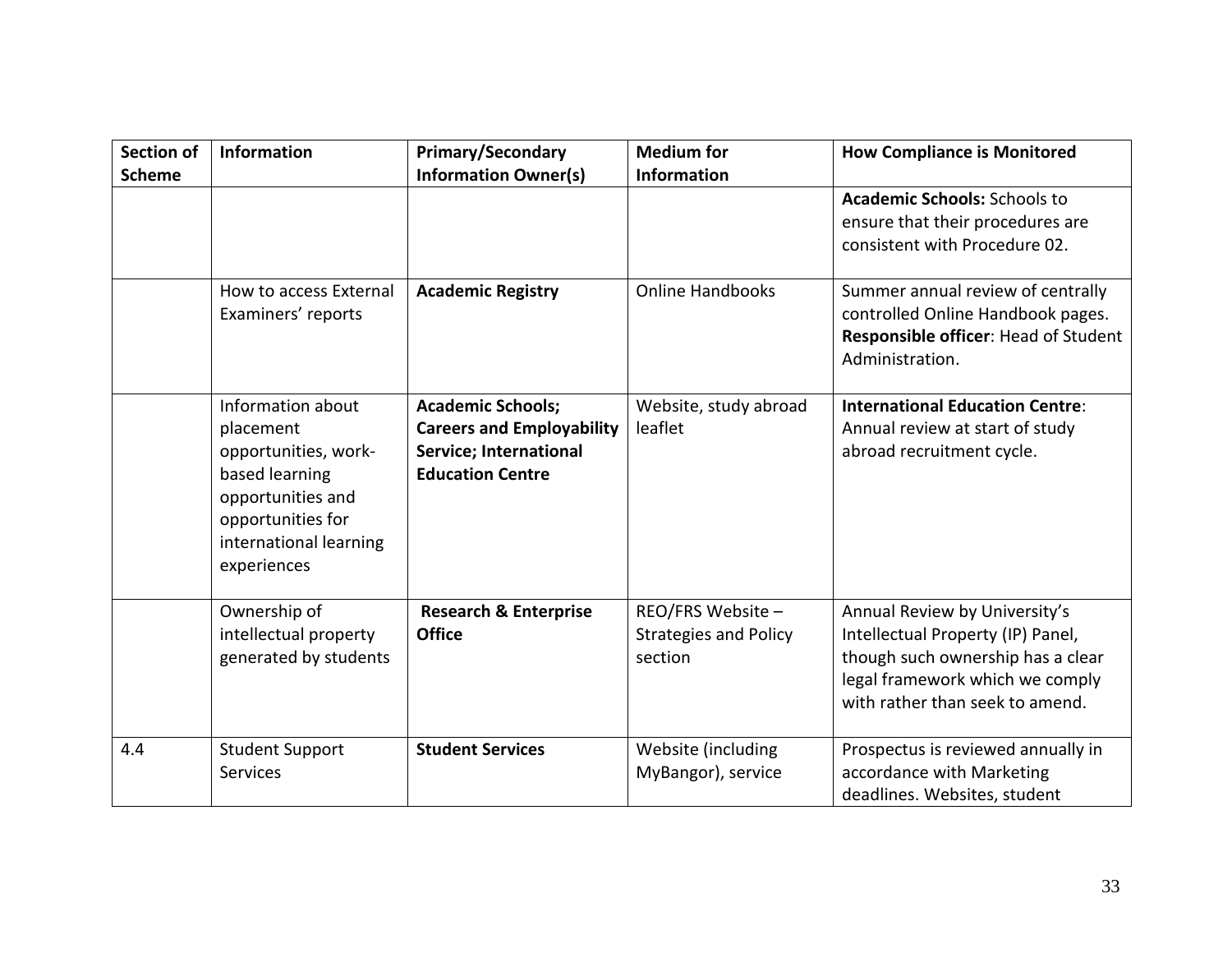| <b>Section of</b> | <b>Information</b>                | <b>Primary/Secondary</b>                                                            | <b>Medium for</b>                                                                                     | <b>How Compliance is Monitored</b>                                                                                                                                                                                                                                                                                                        |
|-------------------|-----------------------------------|-------------------------------------------------------------------------------------|-------------------------------------------------------------------------------------------------------|-------------------------------------------------------------------------------------------------------------------------------------------------------------------------------------------------------------------------------------------------------------------------------------------------------------------------------------------|
| <b>Scheme</b>     |                                   | <b>Information Owner(s)</b>                                                         | <b>Information</b>                                                                                    |                                                                                                                                                                                                                                                                                                                                           |
|                   |                                   |                                                                                     | leaflets, prospectus,<br>student handbook                                                             | handbook and service leaflets<br>monitored throughout the year to<br>ensure accuracy. Director of Student<br>Experience oversees annual review<br>of all information by relevant Head<br>of Service prior to the start of the<br>academic year.                                                                                           |
|                   | Library and learning<br>resources | <b>Library and Archives</b><br><b>Services; IT and</b><br><b>Computing Services</b> | Website                                                                                               | Library & Archive Service: Ongoing<br>review as necessary.<br>IT Services: ongoing review changes<br>made as required.                                                                                                                                                                                                                    |
|                   | Careers guidance                  | <b>Careers and Employability</b><br><b>Service</b>                                  | Website (including<br>MyBangor), Careers<br>CRM, service leaflets,<br>prospectus, student<br>handbook | Prospectus is reviewed annually in<br>accordance with Marketing<br>deadlines. Websites, student<br>handbook and service leaflets<br>monitored throughout the year to<br>ensure accuracy. Director of Student<br>Experience oversees annual review<br>of all information by Head of Careers<br>prior to the start of the academic<br>year. |
|                   | Student<br>accommodation          | <b>Halls of Residence;</b><br><b>Student Services</b>                               | Website                                                                                               | Halls: Annual Review.                                                                                                                                                                                                                                                                                                                     |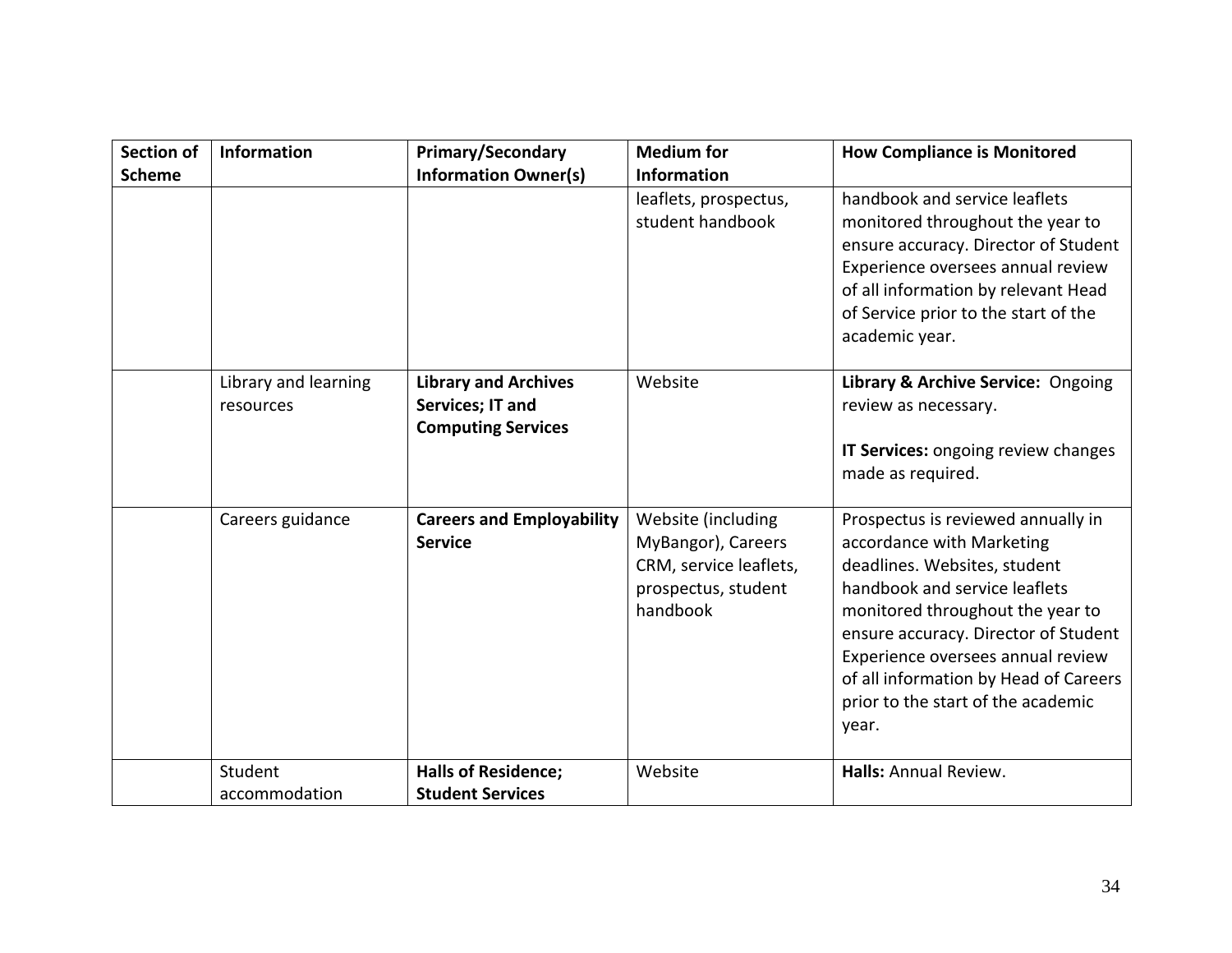| <b>Section of</b><br><b>Scheme</b> | Information                                                          | <b>Primary/Secondary</b><br><b>Information Owner(s)</b>     | <b>Medium for</b><br><b>Information</b>                                                               | <b>How Compliance is Monitored</b>                                                                                                                                                                                                                                                                                                        |
|------------------------------------|----------------------------------------------------------------------|-------------------------------------------------------------|-------------------------------------------------------------------------------------------------------|-------------------------------------------------------------------------------------------------------------------------------------------------------------------------------------------------------------------------------------------------------------------------------------------------------------------------------------------|
|                                    | Social and leisure<br>facilities                                     | <b>Sports</b>                                               | Website                                                                                               | Annual Review.                                                                                                                                                                                                                                                                                                                            |
|                                    | Students' Union                                                      | <b>Students' Union</b>                                      | Website                                                                                               | Annual Review.                                                                                                                                                                                                                                                                                                                            |
|                                    | The Bangor<br><b>Employability Award</b>                             | <b>Careers and Employability</b><br><b>Service</b>          | Website (including<br>MyBangor), Careers<br>CRM, service leaflets,<br>prospectus, student<br>handbook | Prospectus is reviewed annually in<br>accordance with Marketing<br>deadlines. Websites, student<br>handbook and service leaflets<br>monitored throughout the year to<br>ensure accuracy. Director of Student<br>Experience oversees annual review<br>of all information by Head of Careers<br>prior to the start of the academic<br>year. |
| 4.5                                | Mechanisms for<br>gathering and<br>responding to student<br>feedback | <b>Academic Registry;</b><br><b>Student Engagement Unit</b> | <b>Online Handbook</b>                                                                                | <b>Academic Registry: Summer annual</b><br>review of centrally controlled Online<br>Handbook pages. Responsible<br>officer: Head of Student<br>Administration.<br><b>Student Engagement Unit:</b><br>monitoring submissions to the<br>'Together We' campaign via School<br>Directors of Student Engagement;<br>Student Surveys.           |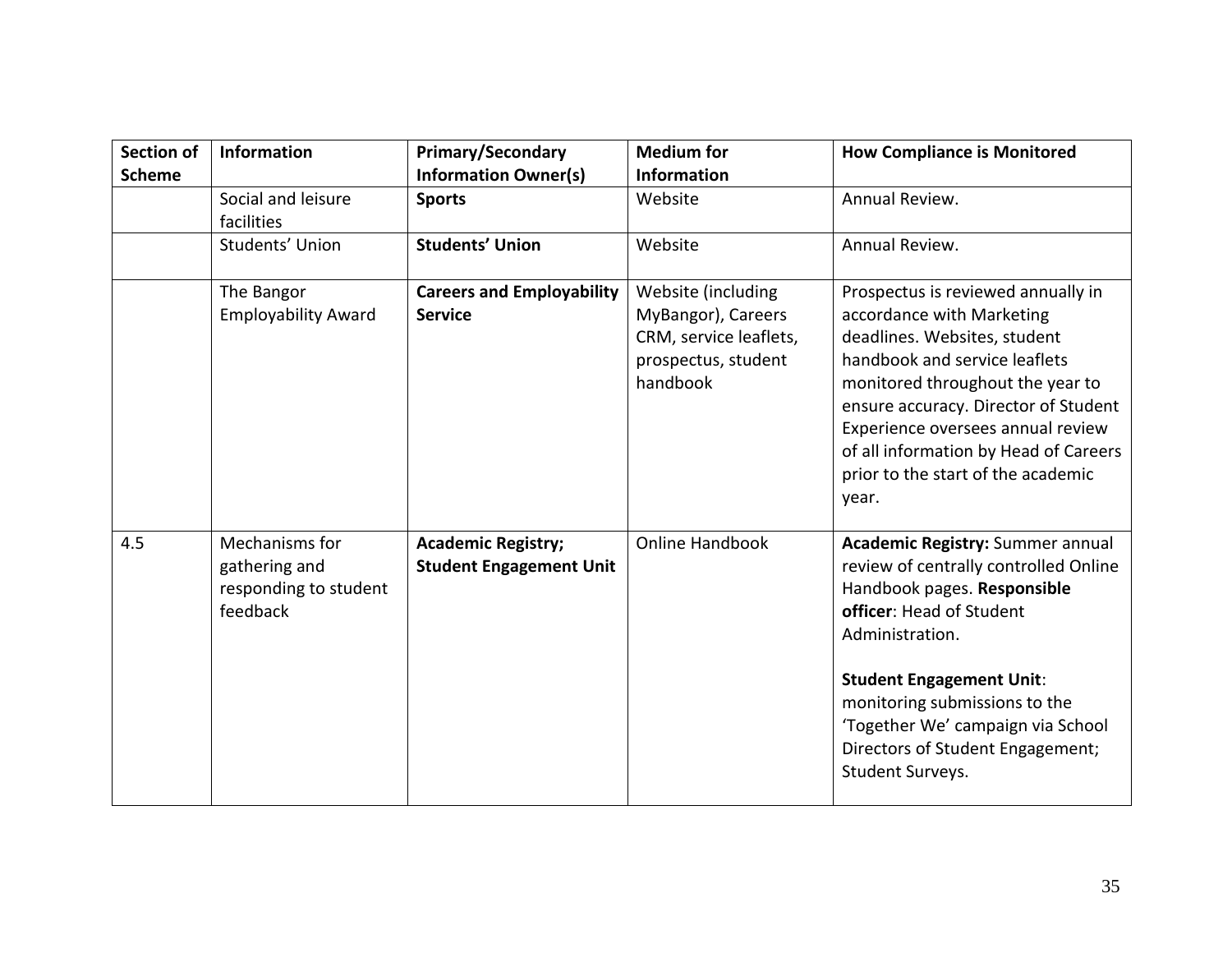| <b>Section of</b><br><b>Scheme</b> | Information                                                                                                                                                 | <b>Primary/Secondary</b><br><b>Information Owner(s)</b>                         | <b>Medium for</b><br><b>Information</b> | <b>How Compliance is Monitored</b>                                                                                                                                                                                                                                                                                                               |
|------------------------------------|-------------------------------------------------------------------------------------------------------------------------------------------------------------|---------------------------------------------------------------------------------|-----------------------------------------|--------------------------------------------------------------------------------------------------------------------------------------------------------------------------------------------------------------------------------------------------------------------------------------------------------------------------------------------------|
|                                    | Arrangements for<br>student representation                                                                                                                  | <b>Academic Registry;</b><br><b>Students' Union;</b><br><b>Academic Schools</b> | Regulations, SEU<br>website             | <b>Academic Registry: Summer annual</b><br>review of regulations webpages.<br><b>Students' Union:</b><br>Work with Academic Registry to<br>feed into review or regulations and<br>work with schools to ensure<br>compliance with Code 16.<br><b>Academic Schools: Schools to</b><br>ensure that their procedures are<br>consistent with Code 16. |
| 5.1                                | Records of study and<br>academic achievement<br>for students who have<br>completed their study<br>programmes and for<br>those who exit before<br>completion | <b>Academic Registry;</b><br><b>Academic Schools</b>                            | Banner / Transcripts                    | <b>Academic Registry: Transcripts are</b><br>checked by the AR before awards<br>are made. Responsible officer: Head<br>of Student Administration.<br><b>Academic Schools: Schools to</b><br>ensure that data is entered correctly<br>and in a timely fashion. Responsible<br>officer: Head of Student<br>Administration.                         |
|                                    | Information relating to<br>alumni services                                                                                                                  | <b>Development and Alumni</b><br><b>Relations</b>                               |                                         |                                                                                                                                                                                                                                                                                                                                                  |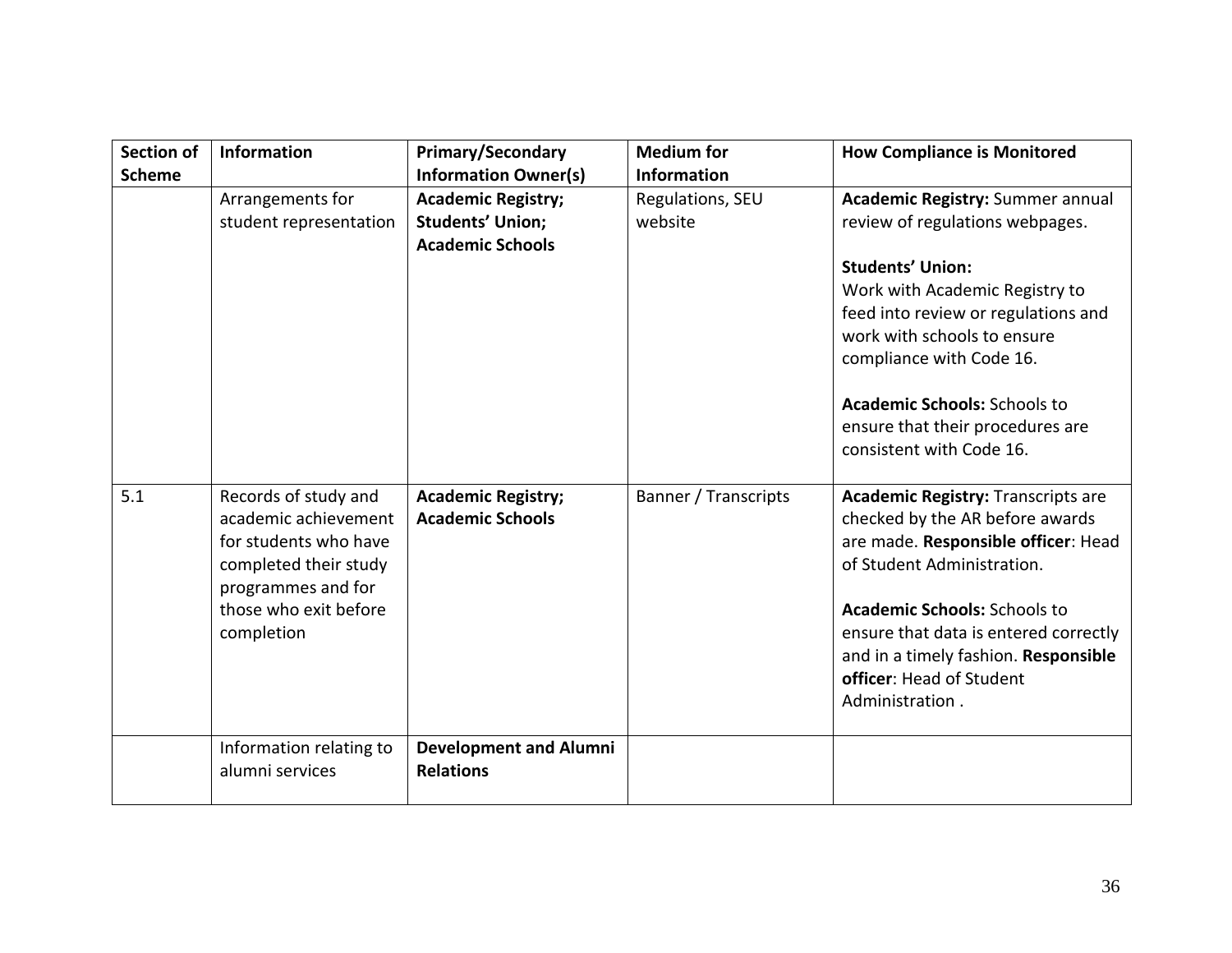| <b>Section of</b><br><b>Scheme</b> | <b>Information</b>                                                          | <b>Primary/Secondary</b><br><b>Information Owner(s)</b> | <b>Medium for</b><br><b>Information</b> | <b>How Compliance is Monitored</b>                                                                                                                                                                                                                                                                                                                               |
|------------------------------------|-----------------------------------------------------------------------------|---------------------------------------------------------|-----------------------------------------|------------------------------------------------------------------------------------------------------------------------------------------------------------------------------------------------------------------------------------------------------------------------------------------------------------------------------------------------------------------|
| 6.1                                | Details about the<br><b>Quality Assurance and</b><br><b>Validation Unit</b> | <b>Academic Registry</b>                                | AR website                              | Summer annual review of QA<br>webpages. Responsible officer:<br>Head of Quality Assurance and<br>Validation.                                                                                                                                                                                                                                                     |
|                                    | The Academic Quality<br>Code                                                | <b>Academic Registry;</b><br><b>Academic Schools</b>    | Regulations                             | <b>Academic Registry: Summer annual</b><br>review of regulations webpages.<br><b>Responsible officer: Regulations</b><br>Officer.<br><b>Academic Schools: Schools must</b><br>ensure that any information given to<br>students is consistent with the<br>University's academic regulations.<br>Responsible officer: School Director<br>of Teaching and Learning. |
|                                    | Programme/Module<br>approval processes                                      | <b>Academic Registry</b>                                | Regulations; forms on<br>AR website     | Summer annual review of<br>regulations webpages and Quality<br>Assurance and Validation webpages<br>to ensure that Code 08 is up to date<br>and reflected in all related forms.<br><b>Responsible officers: Regulations</b><br>Officer and Head of Quality<br>Assurance.                                                                                         |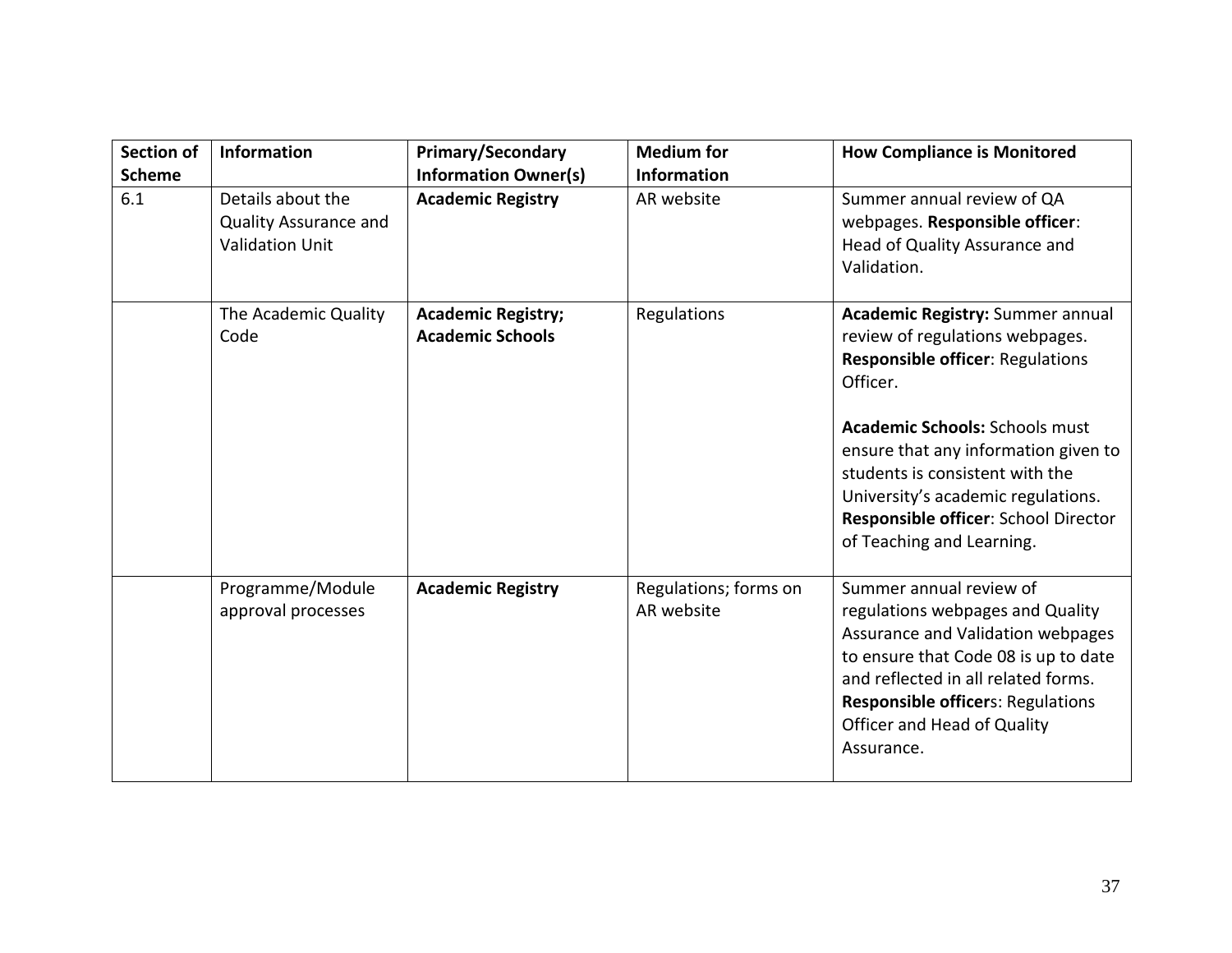| <b>Section of</b><br><b>Scheme</b> | Information                                                                                                  | <b>Primary/Secondary</b><br><b>Information Owner(s)</b>                      | <b>Medium for</b><br><b>Information</b>        | <b>How Compliance is Monitored</b>                                                                                                                                                                                                                  |
|------------------------------------|--------------------------------------------------------------------------------------------------------------|------------------------------------------------------------------------------|------------------------------------------------|-----------------------------------------------------------------------------------------------------------------------------------------------------------------------------------------------------------------------------------------------------|
|                                    | Annual review<br>processes                                                                                   | <b>Academic Registry</b>                                                     | AR website                                     | Summer annual review of QA<br>webpages. Responsible officer:<br>Head of Student Administration.                                                                                                                                                     |
|                                    | <b>External Examining</b><br>arrangements                                                                    | <b>Academic Registry</b>                                                     | AR website                                     | Summer annual review of QA<br>webpages. Responsible officer:<br>Head of Student Administration.                                                                                                                                                     |
|                                    | <b>Internal Quality Audits</b>                                                                               | <b>Academic Registry</b>                                                     | AR website                                     | Summer annual review of QA<br>webpages. Responsible officer:<br>Head of Student Administration.                                                                                                                                                     |
|                                    | Information about<br>Professional, Statutory<br>and Regulatory Bodies                                        | <b>Academic Registry;</b><br><b>Academic Schools</b>                         | AR website                                     | Summer annual review of QA<br>webpages. Responsible officer:<br>Head of Student Administration.                                                                                                                                                     |
| 6.2                                | Information about<br>collaborative provision,<br>including how to<br>establish collaborative<br>partnerships | <b>Academic Registry;</b><br><b>International Education</b><br><b>Centre</b> | Regulations; AR website,<br><b>IEC</b> website | <b>Academic Registry: Summer annual</b><br>review of regulations webpages and<br>Validation Manual. Responsible<br>officer: Regulations Officer.<br>Summer annual review of QA<br>webpages. Responsible officer:<br>Head of Student Administration. |
|                                    |                                                                                                              |                                                                              |                                                | <b>International Education Centre:</b><br>Annual review of webpages.                                                                                                                                                                                |